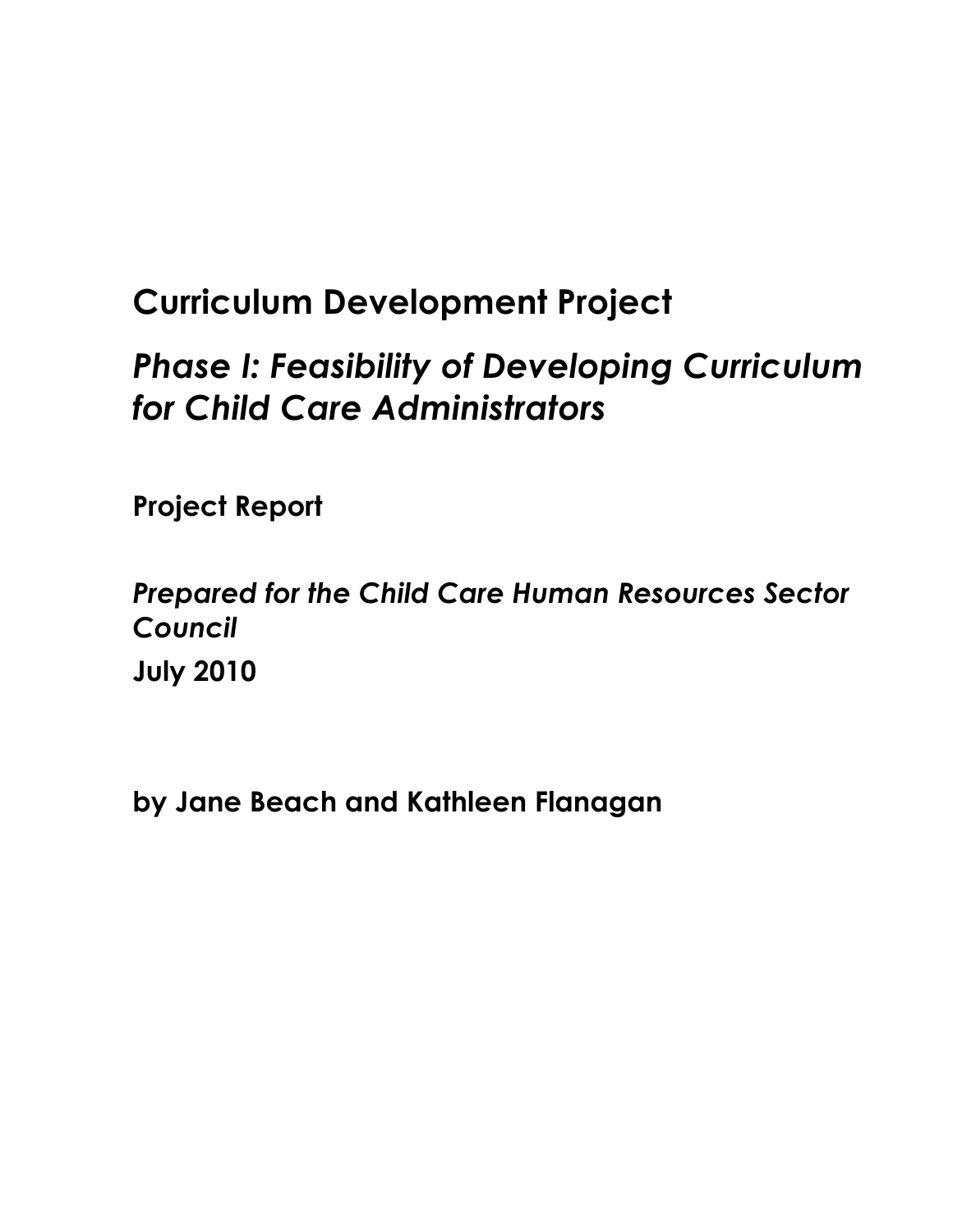# FEASIBILITY OF DEVELOPING CURRICULUM FOR CHILD CARE ADMINISTRATORS

## **Table of Contents**

|    | <b>Project Summary</b>                                                                                      |    |  |  |
|----|-------------------------------------------------------------------------------------------------------------|----|--|--|
| 1. | Introduction                                                                                                | 2  |  |  |
| 2. | <b>Project Activities and Key Findings</b>                                                                  | 4  |  |  |
| 3. | <b>Action Plan</b>                                                                                          | 10 |  |  |
|    | Appendix 1: Feasibility of Developing Post-Diploma Curriculum for Child Care<br>Administrators Project Team | 16 |  |  |
|    | Appendix 2: Environmental Scan                                                                              | 17 |  |  |
|    | Appendix 3: List of Key Informants<br>24                                                                    |    |  |  |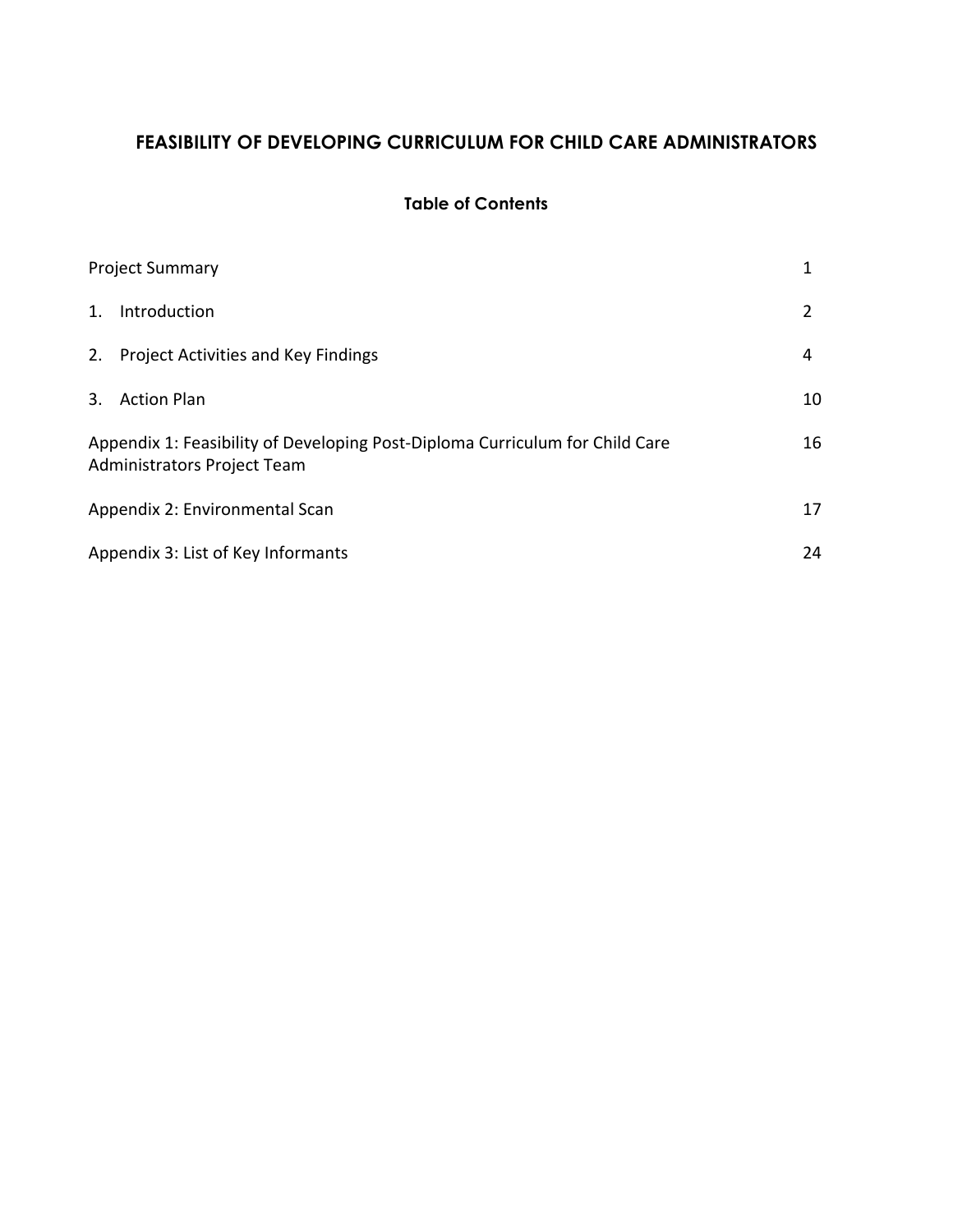# FEASIBILITY OF DEVELOPING CURRICULUM FOR CHILD CARE ADMINISTRATORS **Project Summary**

## **Key Findings:**

- There is an identified need for a post-diploma ECE Administrator program
- There is strong support among post-secondary institutions (PSIs) for such a program and interest in using it if available
- " Nine PSIs across Canada have been identified as having a post-diploma ECE Administrator program, and an additional three have been identified as having one post-diploma ECE Administrator course
- " None of the identified programs meet all the areas of the Occupational Standards for Child Care Administrators in depth
- " PSIs selected to participate in the curriculum development phase of the project have agreed to an approach to curriculum development, commitment to a collaborative process and specific course development for each PSI

## **Approach Proposed by PSIs**

- " Eight courses will be developed, each a minimum of 45 hours as follows:
	- $\circ$  A framework for an initial course on ethics, principles, mentorship, professional identity and the culture of ECEC administration will be developed by all eight PSIs. This course will set the tone and approach for all subsequent courses. One PSI will write the curriculum for the course, based on the framework.
	- Seven content-specific courses: Human Resources Leadership, Human Resources Management, Governance, Financial and Risk Management, Facilities Management, Pedagogy and Curriculum and Family and Community Relations (to be named Client Services to be in keeping with Sector Council Program language).
- In addition, a course providing a summary of the eight courses will be developed at the end of the project. The target group for this course will be those who for various reasons may not wish to or may not be able to take the full program.
- In All courses will developed for on-line delivery; PSIs will be free to adapt to a face-to-face or hybrid model as they wish. Individual PSIs may adapt the course material as necessary to contain information specific to their jurisdiction.
- " Courses will be developed in the language of instruction of the PSI, along with relevant resource/reference materials.
- The Occupational Standards for Child Care Administrators will guide the development of each course
- Once developed, courses will be piloted individually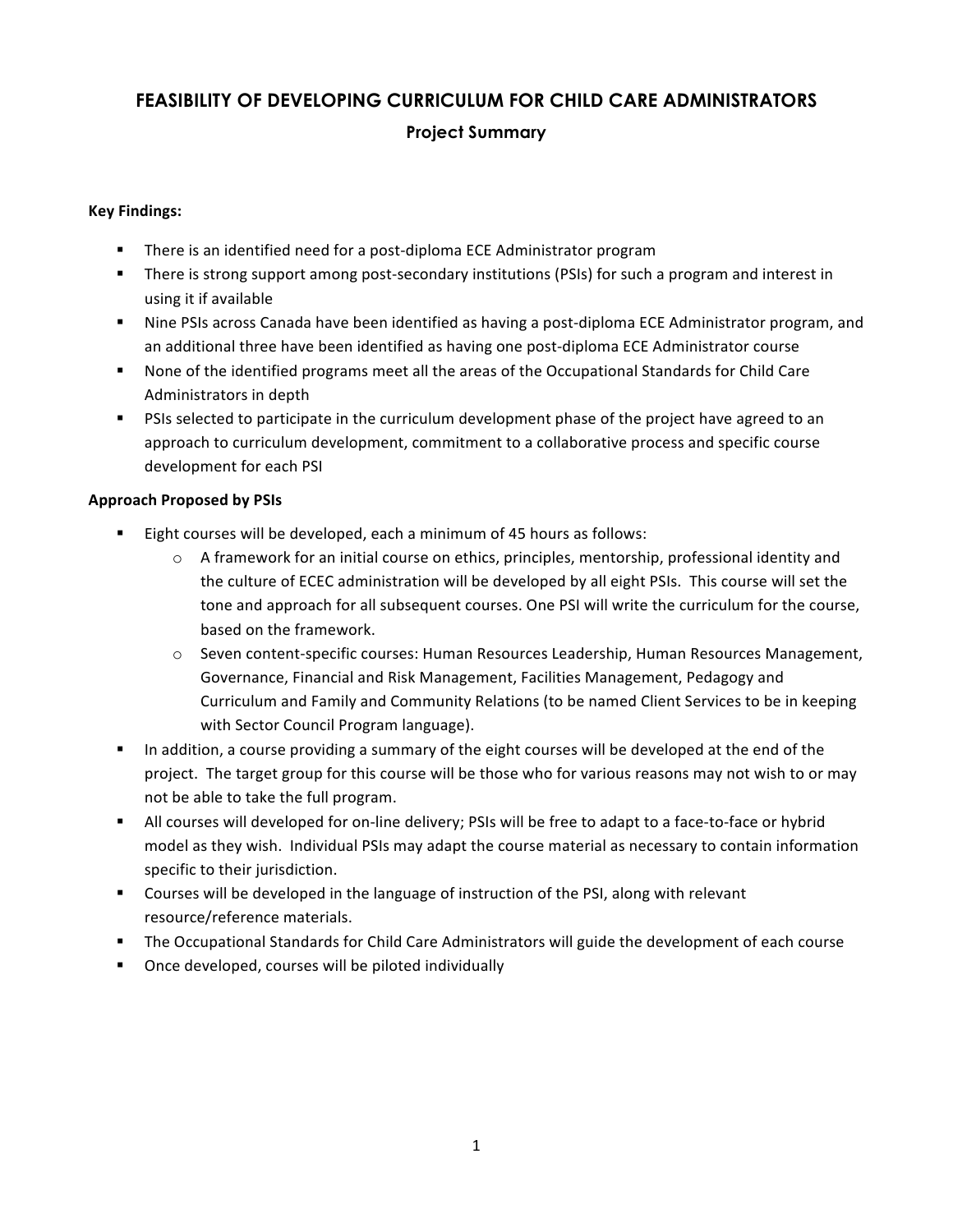## **FEASIBILITY OF DEVELOPING CURRICULUM FOR CHILD CARE ADMINISTRATORS**

## 1. INTRODUCTION

## **About the Child Care Human Resources Sector Council**

The Child Care Human Resources Sector Council (CCHRSC) is a pan-Canadian, non-profit organization dedicated to moving forward on human resource issues in the early learning and child care sector. Members of the CCHRSC volunteer board work in national and provincial/territorial (PT) child care and labour organizations; post-secondary training institutions, child care centres, nursery schools and preschools or their own homes as early childhood educators or employers; and in government.

By bringing together national partners and other stakeholders, the CCHRSC examines and responds to issues such as recruitment and retention, training, skills development. The following strategic priorities guide the work of the CCHRSC:

- a i provide leadership and coordination on human resource issues in the sector;
- " foster enhanced human resource management practices in the sector;
- " foster enhanced skills development practices in the sector;
- develop mechanisms to increase the portability/recognition of credentials; and
- " increase access to, and understanding of, labour market information, trends, and issues in the sector.

Through its projects, the CCHRSC undertakes research, and develops strategies and tools to meet the needs of the child care workforce and achieve related goals.

## Background to the feasibility of developing curriculum for child care administrators

A number of studies undertaken by the Child Care Human Resources Sector Council (CCHRSC) identified the need for additional ECEC education and training for directors/administrators:

- Our Child Care Workforce: From Recognition to Remuneration, More than a Labour of Love,<sup>1</sup> the report of the first child care sector study found that the child care director is the "gatekeeper" to program quality, by establishing standards of practice and expectations; and that directors/administrators benefit from ECEC-specific post-certificate/diploma training in child care management and administration.
- Working for Change: Canada's Child Care Workforce, the update to the sector study, identified quality gaps related to a lack of pedagogical leadership and the ability of child care directors to successfully support and nurture new ECE entrants to the sector. One of the themes that emerged from the study was the weak culture of human resources management and leadership within the sector.
- People, Programs and Practices: A Training Strategy for the Early Childhood Education and Care Sector in Canada<sup>3</sup> noted wide support for increased training for directors. In a survey of ECE faculty conducted with 17 post-secondary institutions, only 31% of respondents thought the amount of

Beach, J., Bertrand, J., and Cleveland, G. (1998). Our childcare workforce: From recognition to remuneration: More than a labour of love. Ottawa: Child Care Human Resources Steering Committee, c/o Canadian Child Care Federation

<sup>&</sup>lt;sup>2</sup> Beach, J.; Bertrand, J.; Forer, B.; Michal, D.; Tougas, J. (2004). Working for Change: Canada's Child Care Workforce. Ottawa: Child Care Human Resources Sector Council

 $^3$  Flanagan, K.; Beach, J.(2007) People, Programs and Practices: A Training Strategy for the Early Childhood Education and Care Sector in Canada. Ottawa: Child Care Human Resources Sector Council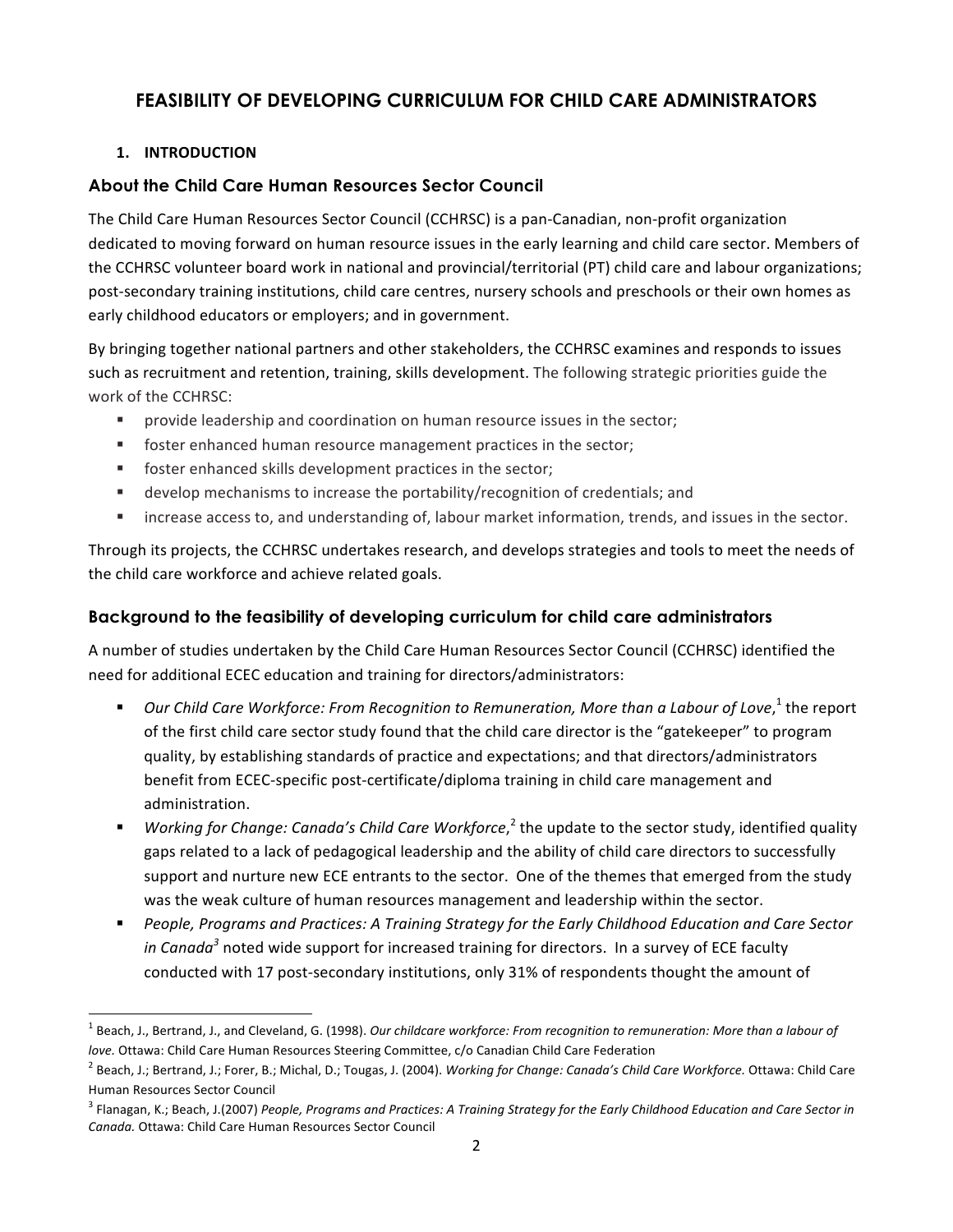training required for directors was adequate. Of those who did not think the training was adequate, about 32% thought directors should have a degree, and 68% thought they should have a post-diploma certificate. Directors themselves noted that the type of training they needed was not necessarily offered in the post-secondary ECE system. The report recommended that an early childhood director be an early childhood educator with additional specialization in leadership and management. The most commonly suggested training areas included:

- o Human resources leadership
- o Human resources management
- o Financial Management
- o Early childhood pedagogy
- o Administration
- In a survey of approximately 1,000 employers for the CCHRSC Supporting Employers in Canada's ECEC Sector project, many indicated that they lacked any formal human resources or management training and had to learn the necessary skills on their own. About three-quarters of respondents indicated that they would benefit from additional training or professional development.
- The first Occupational Standards for child care administrators were developed by CCHRSC in 2006, and define the knowledge, skills and abilities required of this core occupation in the Early childhood Care and Education (ECEC) sector. Currently there is little formal training available for administrators; courses and programs that do exist were largely developed before these occupational standards were developed.

Given the interest in and identified need for further education and training for child care directors, the Feasibility of Developing Curriculum for Child Care Administrators project was developed to address a significant gap in the ECEC system. The overall goal of the project is to provide the CCHRSC with the necessary information and analysis, identify stakeholder interest, and propose possible approaches to determine the feasibility of moving to a second project phase. If the first phase of the project finds it feasible to proceed, the second phase of the project will involve developing a post-diploma certificate program for administrators that would be in alignment with the CCHRSC Occupational Standards for Child Care Administrators. This report summarizes the activities, findings and conclusions of Phase I.

The CCHRSC outlined five key objectives for Phase I of the project. They are to:

- " explore the feasibility of developing curriculum for a child care administrator post-diploma certificate program, through a partnership approach with interested college and universities
- " increase the level of training for child care administrators and the number of administrators with training
- " identify existing resources and training programs for ECEC administrators and explore the feasibility of partnership between CCHRSC, colleges and universities for the development of ECEC Administrator curricula
- identify and confirm educational partners for potential administrator curricula development
- develop an action plan on how to best move forward.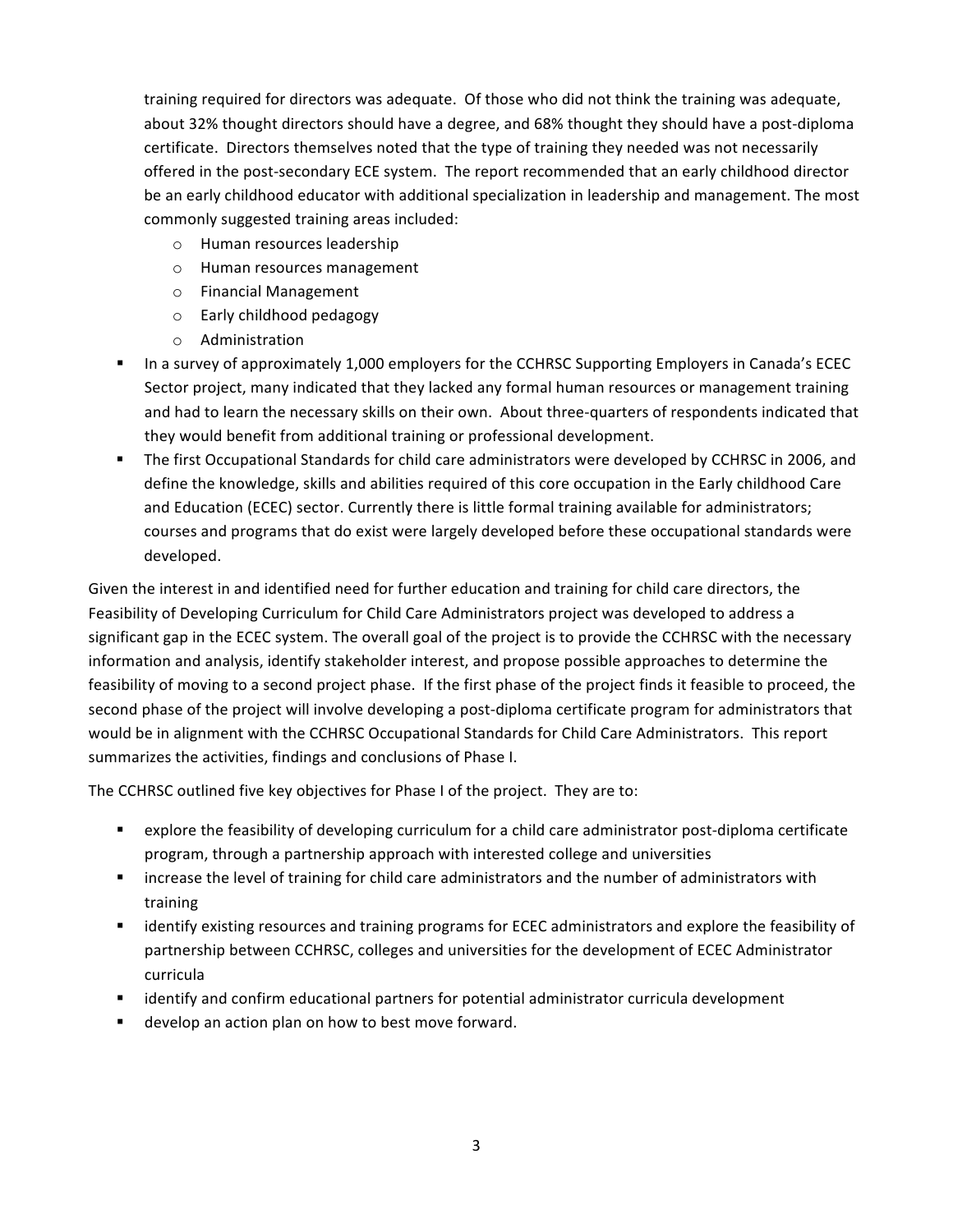## 2. PROJECT ACTIVITIES AND KEY FINDINGS

The Feasibility of Developing Curriculum for Child Care Administrators project was undertaken by a four-person research and consulting team. The team worked under the direction of a project steering committee comprising Early Childhood Education content experts working in the post-secondary education sector and CCHRSC project staff (see Appendix 1 for a list of steering committee members). The steering committee provided input into the key activities areas described below, reviewed and commented on all documents and tools developed throughout the project, and participated in regular information and decision-making conference call meetings.

The project activities were divided into two stages: information collection, and selection of and consultation with potential partners.

## **Stage 1: Information Collection**

#### **Environmental scan and web search**

In order to inform the development of a potential post-diploma program for ECEC administrators, a scan was conducted to identify existing post-secondary post-diploma ECE programs and individual courses in both colleges and universities across the country. "Programs" were defined as a number of individual courses that, upon completion, resulted in the graduate receiving a credential.

On-line searches were conducted of each post-secondary institution (PSI) website to identify post-diploma ECE programs and, where possible to obtain course outlines as well as methods of course delivery, such as in-class instruction or distance education. Programs were also identified through a survey conducted for the project (see below). Any discrepancies or missing information were followed up by a telephone interview with the PSI. Information on entry requirements to the program, credential granted upon completion, and articulation to other programs was also collected. See Appendix 2 for an overview of the post-diploma ECE programs.

## **Key findings**

- " Nine PSIs that have post-diploma ECE administrator programs were identified:
	- $\circ$  2 from Quebec
	- $\circ$  5 from Ontario
	- $\circ$  2 from Manitoba
	- $\circ$  2 are delivered by universities
	- $\circ$  7 are delivered by colleges
- The number of courses in each program ranges from 5-10
- On-line delivery is identified as available three PSIs
- " Courses vary across PSIs, however most include:
	- o Communication
	- o Leadership
	- o Administration/management
	- $\circ$  Small business practices/planning
- " Three PSIs that have an individual post-diploma ECE administrator course were identified:
	- $\circ$  All are in BC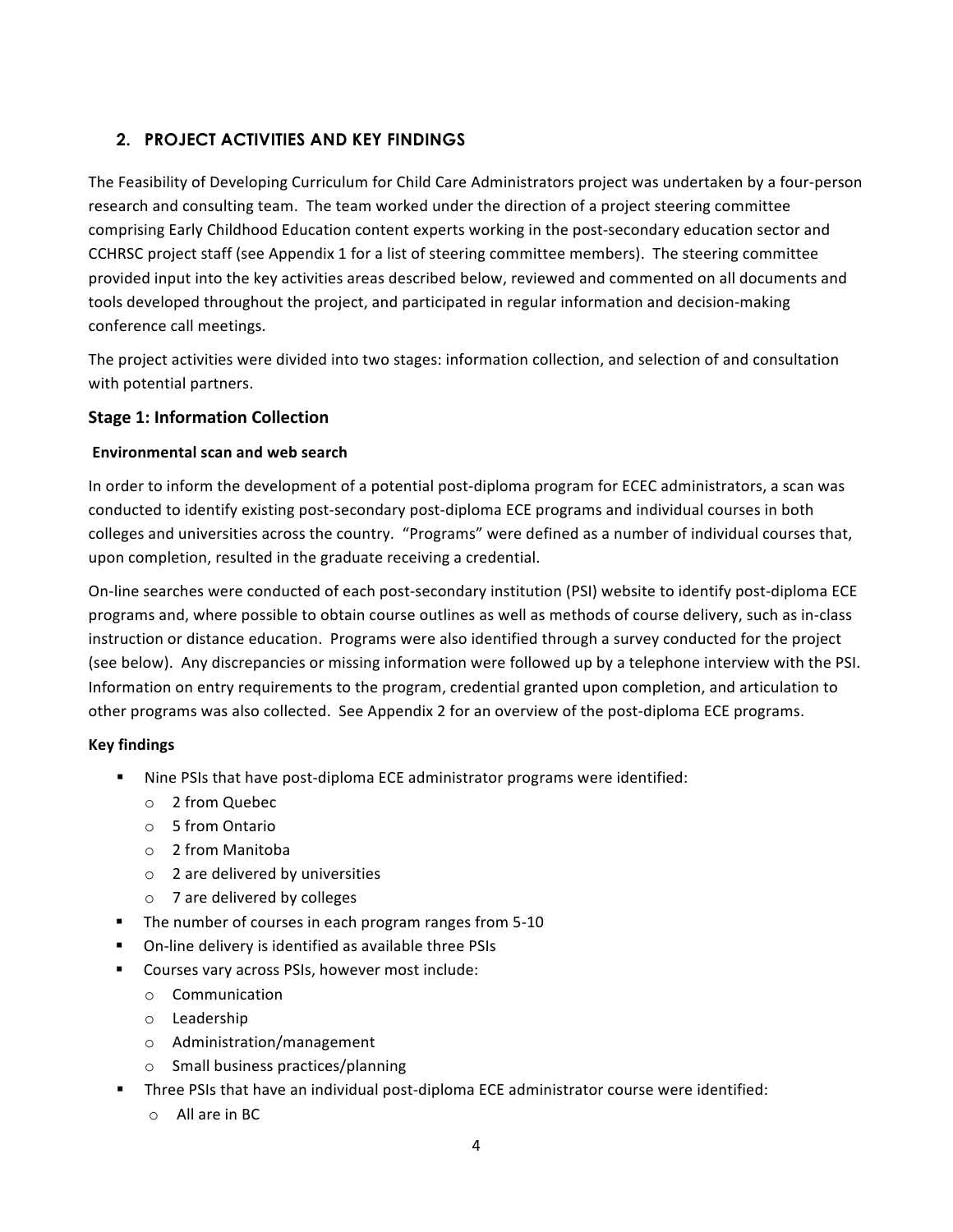- o All are in colleges
- o Courses ranged from 45-60 hours in length
- Courses are "post-basic" ECE courses, which in BC is a one-year certificate.
- " Numerous PSIs were found to have generic post-diploma programs for administrators of non-profit organizations and other post-diploma programs related to human resources management. As well, a number of PSIs have four-year degree programs in ECE, which may include some courses relevant to administrators

#### Survey of post-secondary institutions with ECEC programs

An on-line survey of post-secondary institutions with ECE programs was undertaken to:

- determine which post-secondary institutions offer specialized post-diploma/post basic courses and programs for ECE Administrators
- learn about any plans for future development of post-diploma ECE Administration courses or programs
- " gather some basic information on existing post-diploma/post basic courses and programs, including how they may relate to the Occupational Standards for Child Care Administrators
- determine perceived need for and interest in using a specialized curriculum if it were available
- invite respondents to register for one of three virtual meetings to further discuss the project.  $\blacksquare$

The survey questions were developed with the input of the CCHRSC staff and the project Steering Committee, who also participated in the survey pre-test.

A cover email with a link to the survey was distributed by the CCHRSC (in English and French) electronically to approximately 140 public and private colleges and universities in their database.

A total of 55 individuals began the survey, with 45 completing it. There were responses from every province, and from Yukon and Nunavut territories, with 5 post-secondary institutions (PSIs) providing multiple responses. In total, completed surveys were received from 40 different institutions, including:

- 27 public colleges
- six public universities/university-colleges
- seven private colleges
- three francophone PSIs (1 each from PEI, Quebec, and Manitoba)

## **Key Findings**

- "Six institutions offer a number of post-diploma/post-basic ECE Administrator courses that make up a program which leads to a post-diploma/post-basic credential.
- " Five institutions indicated that they offer a post-diploma/post-basic ECE Administrator course; however upon further examination it was determined that three of those courses were part of a postcertificate ECE diploma program, so were not comparable to other post-diploma courses aimed at administrators.
- One institution offers a related post-diploma/post-basic Human Services Administrator program.
- " Two institutions are in the process of developing a post-diploma/post-basic ECE Administrator program.
- "11 institutions indicated that they had plans to develop a post-diploma/post-basic ECE Administrator program in the future.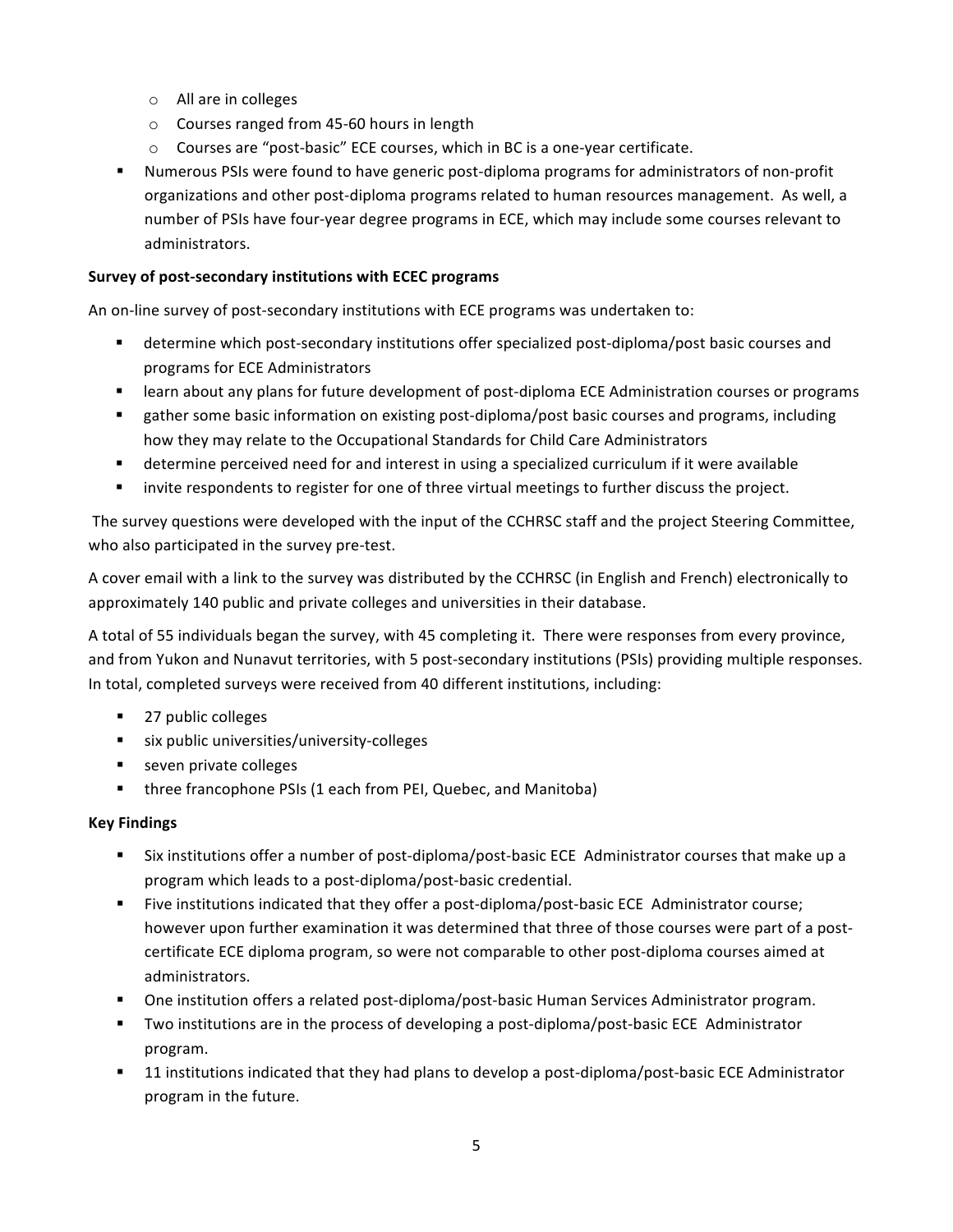- PSIs with post-diploma programs were asked how they addressed seventeen tasks within the six main task areas in the Occupational Standards for Administrators. All indicated that they addressed some of them in-depth, but none addressed all areas in-depth, nor was any task addressed by all PSIs in depth. Four PSIs indicated that they addressed "creating a family-friendly environment" in depth.
- 86% of respondents thought there was a need for a post-diploma program.



Three-quarters of respondents indicated that they were interested in using a post-diploma curriculum



#### **Key informant interviews**

Key informant interviews were conducted with four stakeholder groups:

- PSIs that have a post-diploma ECE program or course for administrators  $\blacksquare$
- " PSIs that have a generic post-diploma program in non-profit management
- PSIs that have an ECE certificate or diploma program, but no post-diploma program in administration  $\mathbf{u}$
- Selected graduates from both the ECE-specific and generic post-diploma programs who were working  $\blacksquare$ in the broader ECE field

Key informants were selected to ensure that all geographic areas of Canada were represented.

Information was gathered on the courses and programs offered, including the initial program development, course content and delivery methods, credentials received, demand for post-diploma programs and lessons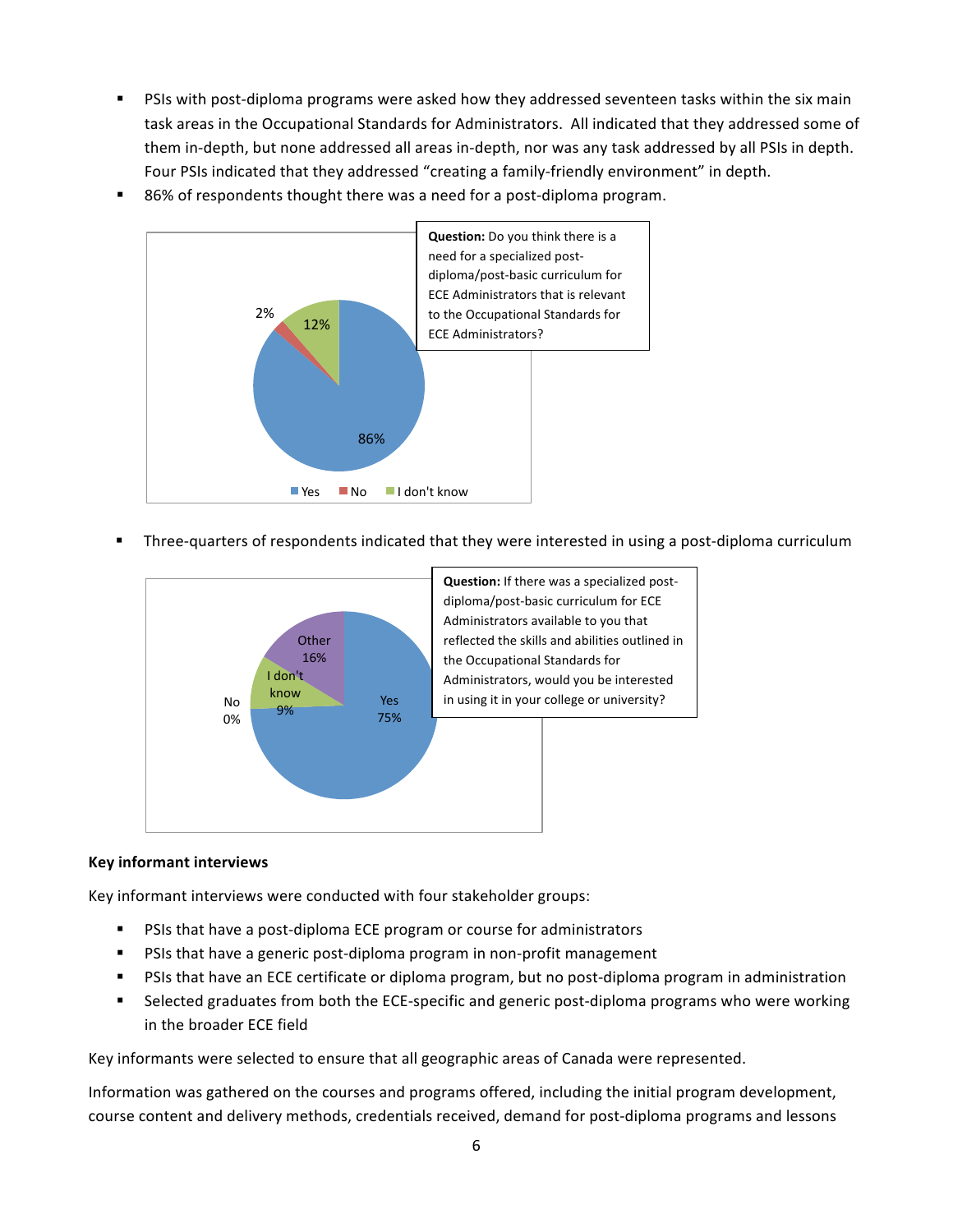learned. There were differences among PSIs in delivery, approach and content; however there were some common themes. Of the PSIs with post-diploma programs:

- All held focus groups as part of the curriculum development process.
- In All had a high completion rate, although it sometimes takes several years to complete.
- "Curriculum development included faculty from other departments, primarily for financial components.
- " Typical students are directors and front-line staff wanting to advance.
- All have had very positive feedback from graduates.
- " Most used at least some of the Occupational Standards for Child Care Administrators in course development.
- A majority offer programs by distance, even if they initially offered in-class delivery.
- PLAR is available for at least some courses in a majority of programs.
- Changes PSIs noted since their programs began include:
	- $\circ$  Going from a more generic program to ECE-specific; going from an ECE-specific program to generic
	- o Added electives working with Boards, administrator role in supporting children with special needs
	- o Increased focus on family and community, leadership, additional electives.
- Challenges PSIs noted include:
	- o Not having permanent staff
	- o The lack of Canadian content for resource/reference materials.
- Advice to others included:
	- o Work with community to ensure mentors for students in practicum centres
	- o Partner with other PSIs.

Three graduates from post-diploma programs were interviewed: two work as ECE directors, the other is a licensing officer. All have been in the field more than 10 years. Graduates were asked to describe their reasons for taking a particular program, their experiences during the program and how it may have benefited them in their professions.

- " Two of three took generic programs and both commented about the value of being with people from other sectors
- If all received some form of funding to support them taking the program; one received funding from the provincial government and two from their employers.
- Two took the program through distance; 1 person was in a face-to-face setting
- If all were very positive about benefits. 2 reported their wages increased when they completed the training. Areas of performance improvement included:
	- o Business communication
	- o HR development
	- o Computer skills
	- o Writing policies and procedures.
- Gaps the graduates would like to addressed include:
	- o Financial planning (as opposed to financial management)
	- o Addressing ethical issues.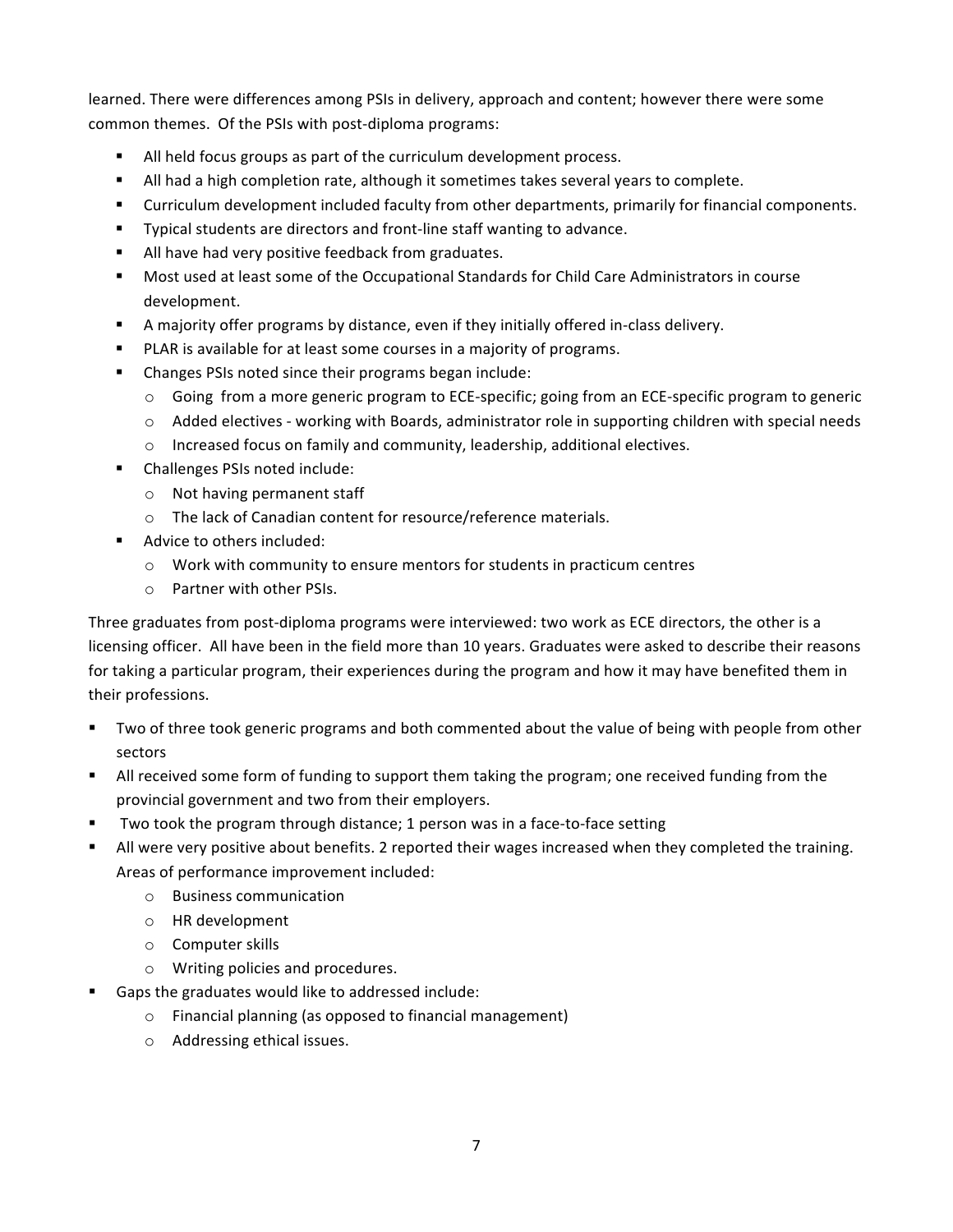#### **Stage 2: Consultation and Partner Selection**

#### **Virtual meetings**

Post-secondary institutions were invited to participate in one of three virtual meetings (two in English, one in French), which were held to provide information on the project and details of how PSIs might be involved. The meetings provided PSIs with an overview of the CCHRSC, background to the curriculum development project, activities undertaken to date and next steps, and Qs and As identified by the CCHRSC. PSIs then had an opportunity to raise issues, seek further clarification and identify potential interest in the project.

A total of 34 ECE faculty from both colleges and universities participated in the three virtual meetings. Participants provided positive feedback on the proposed program and approach. A common issue raised in all meetings was the need to ensure that internal governance processes for course approval for each PSI were followed.

#### Invitation to submit a letter of interest and potential partner selection

Immediately following the virtual meetings, all PSIs recognized in their jurisdiction were invited to submit a letter expressing their interest in becoming a partner in the curriculum development process, should Phase II of the project receive funding. Letters of interest were evaluated by the Steering Committee against selection criteria that had been developed for the review. As a result, eight PSIs were invited to attend a two-day meeting in June 2010 to discuss the next steps. Selected PSIs included:

- " Five English, two French and one bilingual PSI
- " Three universities, four colleges and one cégep
- " Three from Ontario, two from Alberta and Quebec and one from BC

#### The selected PSIs were:

- Cégep @ distance: Montreal, Quebec
- Université de Québec à Montréal
- La Cité Collégiale: Ottawa, Ontario
- " Conestoga College: Kitchener, Ontario
- George Brown College: Toronto, Ontario
- Bow Valley College, Calgary, Alberta
- " Mount Royal University: Calgary, Alberta
- " Capilano University: Vancouver, BC

#### **Meeting with potential partners**

A two-day meeting was held on June 1-2, 2010 with representatives from each of the eight PSIs selected as potential partners, CCHRSC staff, the CCHRSC Human Resources and Skills Development Canada (HRSDC) Sector Council Program analyst and the project consultants. The meeting included discussion of:

- The two phases of the project and findings to date
- " The Occupational Standards for Child Care Administrators
- Questions the PSIs had about the project and proposed process
- " Roles and responsibilities of the PSIs and the CCHRSC
- " Curriculum design, content and delivery methods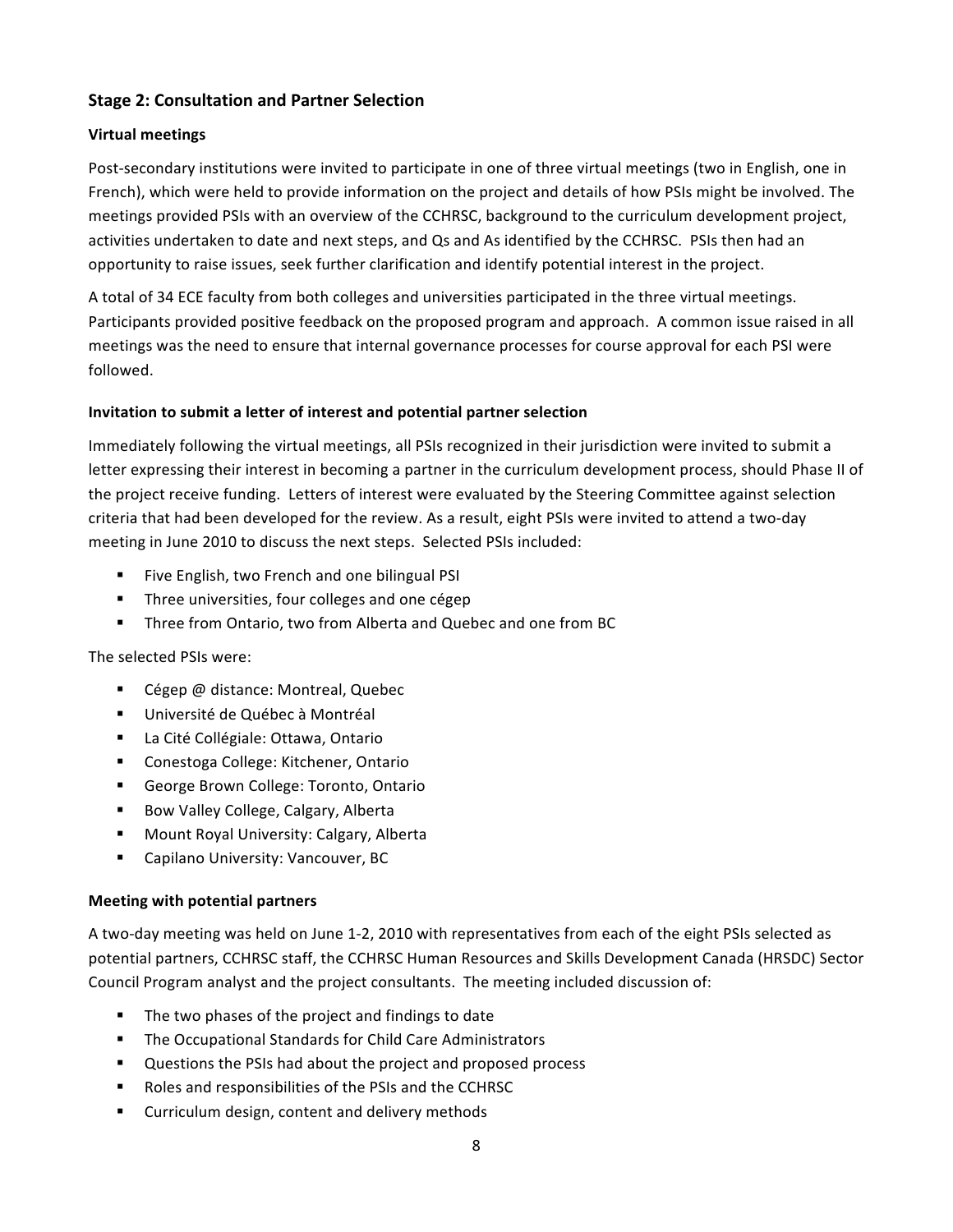- Pilot testing
- A proposed action plan

Outcomes of the meeting included:

- " Support from all participating PSIs to proceed to the curriculum development phase
- " Agreement on which course each PSI would be responsible for
- Agreement that PSIs with on-line courses would share the information about development costs and time required, level of detail provided and resources used
- Agreement to confirm their commitment to participate in Phase II of the curriculum development phase, in the form of a letter from their dean or department chair

As of July 9, 2010 six of the eight potential partners had provided their written commitment to participate in Phase II of the project.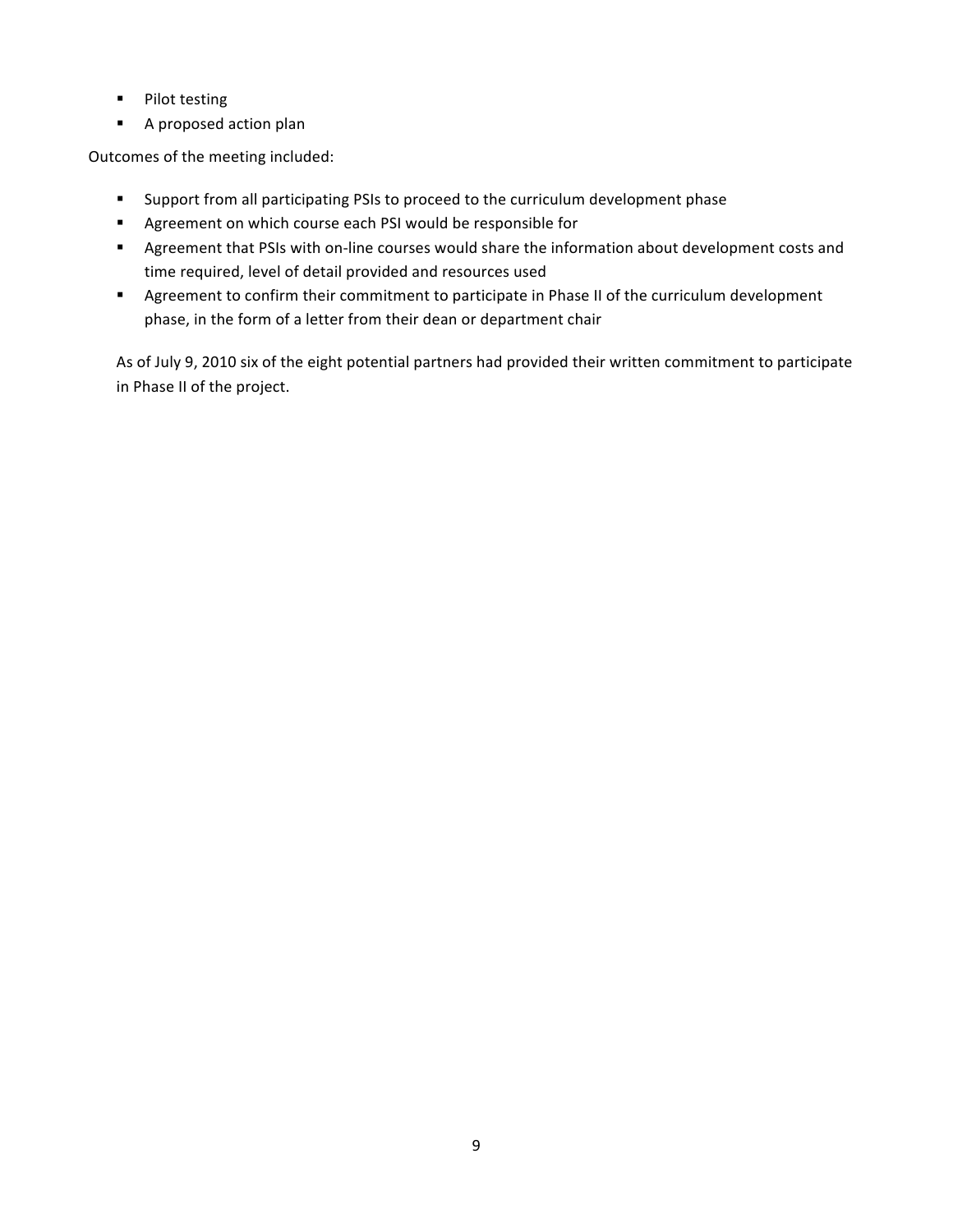## 3. ACTION PLAN

A five-point Action Plan was presented to the potential partners at the June meeting. The five areas of the plan were to:

- 1. Define roles, responsibilities and procedures
- 2. Determine the overall curriculum approach
- 3. Determine areas of course content and delivery methods
- 4. Develop parameters for the pilot phase/evaluation
- 5. Address requirements for credit/course approval, recognition and transfer

Following is a detailed examination of each area of the plan, and the background to the decisions/proposals made. Each action area:

- " lists the questions raised by the participating PSIs
- " summarizes the key discussion points made by the participating PSIs and CCHRSC staff
- $\mathbf{u}$  . identifies decisions/proposed approaches made by the group
- identifies outstanding issues to be addressed as part of Phase II.  $\mathbf{E}^{\text{max}}$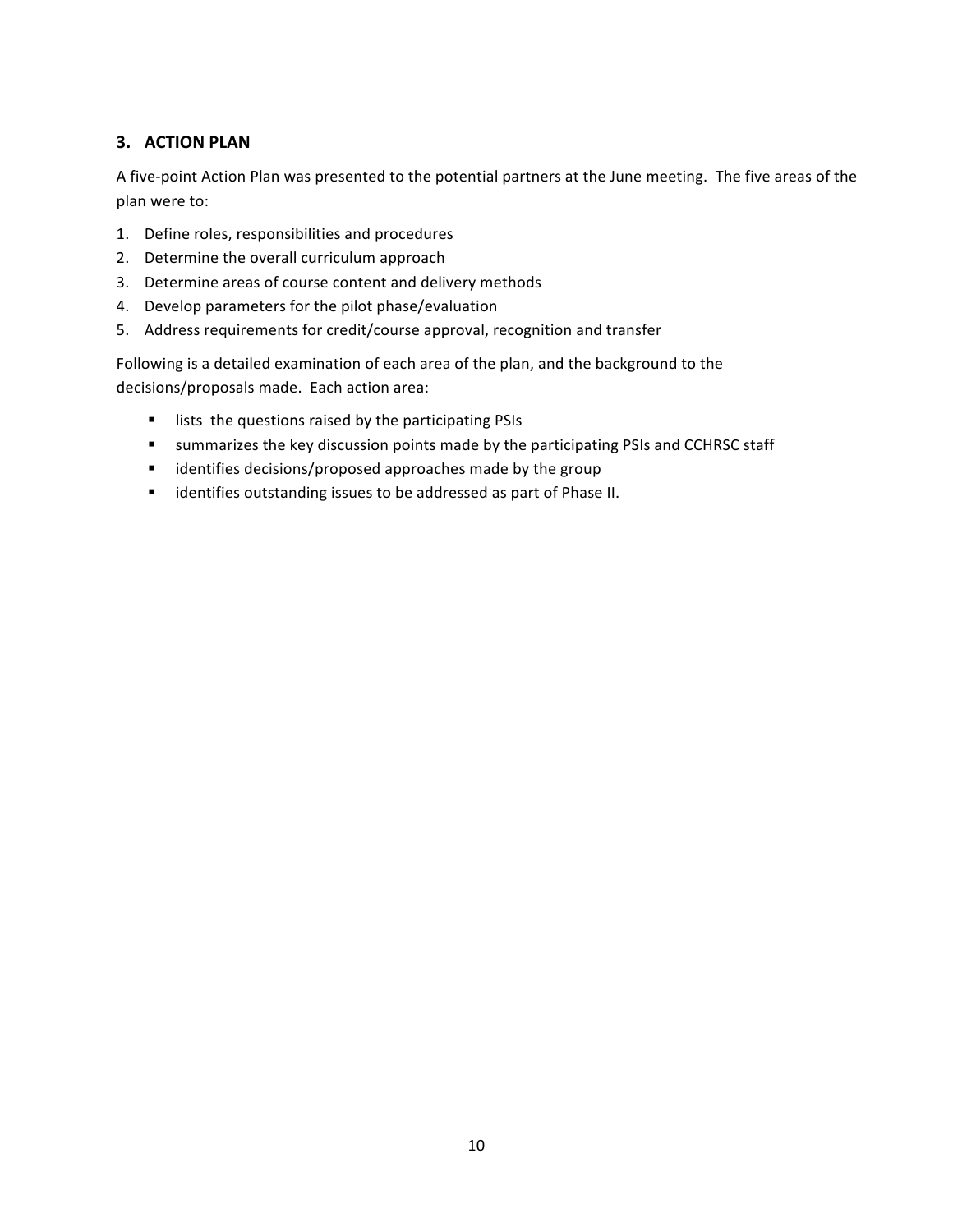## Action 1: Define roles, responsibilities, and procedures

| Questions raised by the PSI partners                                                                                                                                                                                                                                                                                                                                                                                                                                                                                                                                                                               | Key discussion points among PSIs and                                                                                                                                                                                                                                                                                                                                                                                                                                                                                                                                                                                               | Proposed/agreed-to decisions by the                                                                                                                                                                                                                                                                                                                                                                                                                                                                                                                                                                                                                                                                                                                                                                                                                                                                                                                                                                                                                                                                                                                                             | To be addressed in Phase II                                                                                                                                                                                                                                                                                                                                                                                                                         |  |
|--------------------------------------------------------------------------------------------------------------------------------------------------------------------------------------------------------------------------------------------------------------------------------------------------------------------------------------------------------------------------------------------------------------------------------------------------------------------------------------------------------------------------------------------------------------------------------------------------------------------|------------------------------------------------------------------------------------------------------------------------------------------------------------------------------------------------------------------------------------------------------------------------------------------------------------------------------------------------------------------------------------------------------------------------------------------------------------------------------------------------------------------------------------------------------------------------------------------------------------------------------------|---------------------------------------------------------------------------------------------------------------------------------------------------------------------------------------------------------------------------------------------------------------------------------------------------------------------------------------------------------------------------------------------------------------------------------------------------------------------------------------------------------------------------------------------------------------------------------------------------------------------------------------------------------------------------------------------------------------------------------------------------------------------------------------------------------------------------------------------------------------------------------------------------------------------------------------------------------------------------------------------------------------------------------------------------------------------------------------------------------------------------------------------------------------------------------|-----------------------------------------------------------------------------------------------------------------------------------------------------------------------------------------------------------------------------------------------------------------------------------------------------------------------------------------------------------------------------------------------------------------------------------------------------|--|
|                                                                                                                                                                                                                                                                                                                                                                                                                                                                                                                                                                                                                    | <b>CCHRSC</b>                                                                                                                                                                                                                                                                                                                                                                                                                                                                                                                                                                                                                      | <b>PSI partners</b>                                                                                                                                                                                                                                                                                                                                                                                                                                                                                                                                                                                                                                                                                                                                                                                                                                                                                                                                                                                                                                                                                                                                                             |                                                                                                                                                                                                                                                                                                                                                                                                                                                     |  |
| Who will be in charge of the<br>program/curriculum approach?<br>■ Who will be responsible to ensure<br>that the curriculum is cohesive and<br>is developed as a whole package?<br>Will the group determine the criteria<br>for the curriculum? Will it be a<br>modular approach? Who decides<br>the delivery model? How will the<br>rigour of the curriculum be ensured?<br>Once program is developed, how will<br>the rights/content of and updates to<br>the curriculum be managed?<br>Who will be responsible for the<br>distribution of the curriculum, or the<br>delivery? (each PSI, or a broader<br>group?) | • CCHRSC has the resources to develop<br>curriculum, but will not be updating it<br>on an ongoing basis. Updates,<br>including any references to legislation<br>or other jurisdiction-specific content<br>will be up to each college/university<br>that uses it.<br>■ Need to reach consensus on<br>philosophical approach or points of<br>view<br>" Need some flexibility in terms of how to<br>achieve final goals<br>" Need a common vision and points of<br>validation during the process<br>■ Need to reach agreement on principles<br>of adult learning<br>• Consideration of joint credentials<br>" Value in "review teams" | <b>Role of CCHRSC:</b><br>Coordination function<br>" Developing formal partnership<br>agreements with each PSI regarding<br>budget, resources, scope of work,<br>deliverables<br>Intellectual property would belong to<br>CCHRSC but be made available to any<br>recognized PSI<br>" Not involved in curriculum content,<br>but in developing framework that<br>would allow the curriculum to be used<br>■ CCHRSC sphere of control does not<br>determine credit transfer, recognition<br>- this is the responsibility of the<br>various PSIs that use it or must<br>consider it for transfer<br><b>Role of PSIs:</b><br>" Work to develop curriculum as per<br>provisions of the partnership<br>agreements<br>" Collaborate within the group and act<br>as reviewers for each others' work<br>Review all work as a whole for<br>adherence to principles and overall<br>vision for curriculum<br><b>Role of Steering Committee</b><br>" To provide continuity from Phase 1 to<br>Phase 2<br>Guide work as it progresses according<br>to overall workplan<br>Facilitate and coordinate discussion<br>among PSIs at face-to-face meetings<br>Decision-making will be by consensus | Define the formal structure of the<br>٠<br>group<br>Confirm the mechanisms needed to<br>support the work across partner<br><b>PSIS</b><br>Develop work plans and timelines<br>Confirm the decision-making<br>٠<br>processes for the duration of the<br>curriculum development process<br>Determine the allocation and<br>٠<br>ongoing review of work<br>Determine the methods and<br>frequency of communication in<br>between face-to-face meetings |  |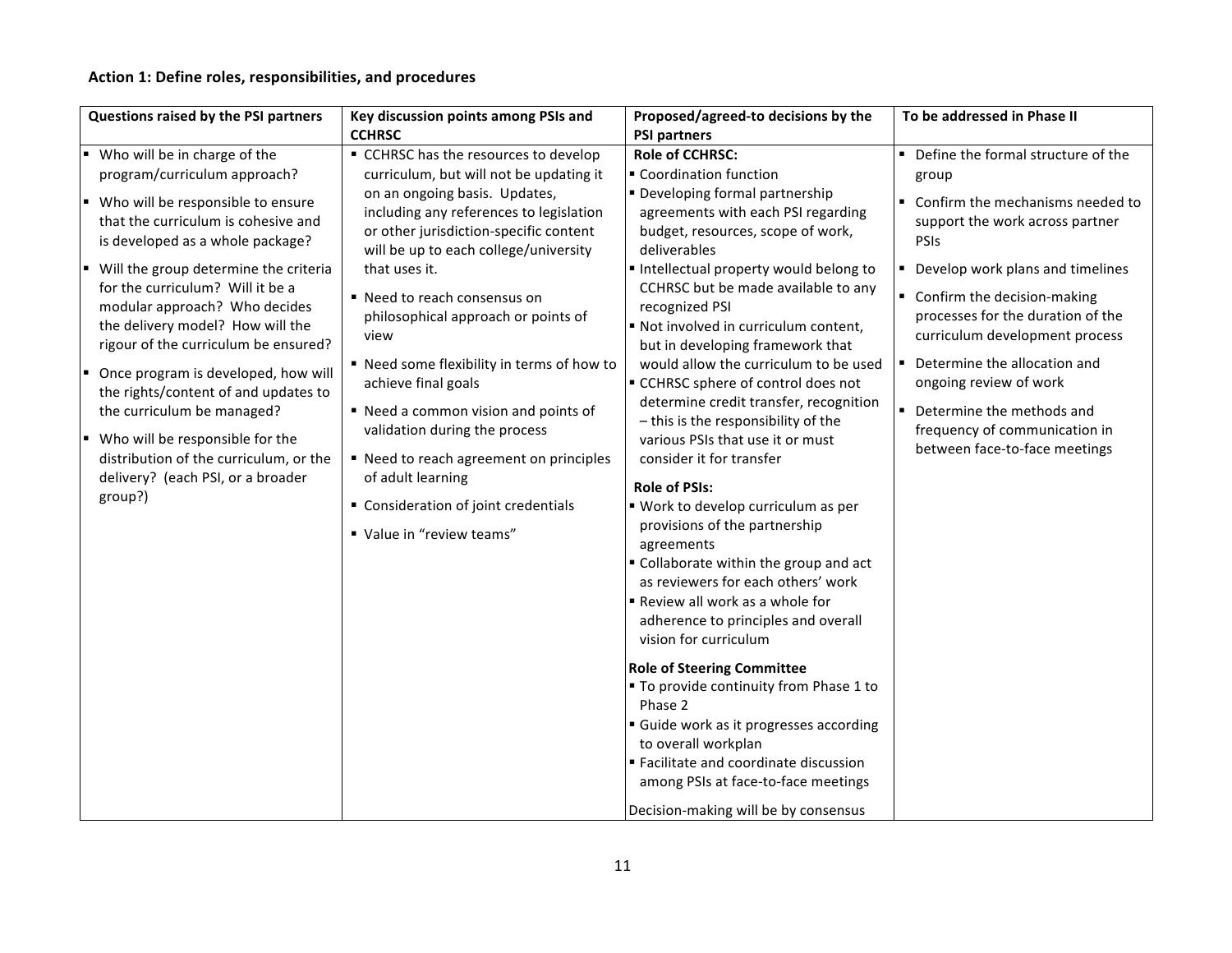#### Action 2: Determine overall curriculum approach

| Questions raised by the PSI partners                                                                                                                                                                                                                                                                                                                                                                                                                                                                                                                                                                                                                                                                                                                                                                                                                                                                                                                                | Key discussion points among PSIs and                                                                                                                                                                                                                                                                                                                                                                                                                                                                                                                                                                                                                                                                                                                                                                                                                                                                                                                                                                                                                                                                                                                                                                                                                                                                                                    | Proposed/agreed-to decisions by the                                                                                                                                                                                                                                                                                                                                                                                                                                                                                                                                                                                                                                                                                                                                                                                                                                                                                                                                                                                                               | To be addressed in Phase II                                                                                                                                                   |
|---------------------------------------------------------------------------------------------------------------------------------------------------------------------------------------------------------------------------------------------------------------------------------------------------------------------------------------------------------------------------------------------------------------------------------------------------------------------------------------------------------------------------------------------------------------------------------------------------------------------------------------------------------------------------------------------------------------------------------------------------------------------------------------------------------------------------------------------------------------------------------------------------------------------------------------------------------------------|-----------------------------------------------------------------------------------------------------------------------------------------------------------------------------------------------------------------------------------------------------------------------------------------------------------------------------------------------------------------------------------------------------------------------------------------------------------------------------------------------------------------------------------------------------------------------------------------------------------------------------------------------------------------------------------------------------------------------------------------------------------------------------------------------------------------------------------------------------------------------------------------------------------------------------------------------------------------------------------------------------------------------------------------------------------------------------------------------------------------------------------------------------------------------------------------------------------------------------------------------------------------------------------------------------------------------------------------|---------------------------------------------------------------------------------------------------------------------------------------------------------------------------------------------------------------------------------------------------------------------------------------------------------------------------------------------------------------------------------------------------------------------------------------------------------------------------------------------------------------------------------------------------------------------------------------------------------------------------------------------------------------------------------------------------------------------------------------------------------------------------------------------------------------------------------------------------------------------------------------------------------------------------------------------------------------------------------------------------------------------------------------------------|-------------------------------------------------------------------------------------------------------------------------------------------------------------------------------|
|                                                                                                                                                                                                                                                                                                                                                                                                                                                                                                                                                                                                                                                                                                                                                                                                                                                                                                                                                                     | <b>CCHRSC</b>                                                                                                                                                                                                                                                                                                                                                                                                                                                                                                                                                                                                                                                                                                                                                                                                                                                                                                                                                                                                                                                                                                                                                                                                                                                                                                                           | <b>PSI partners</b>                                                                                                                                                                                                                                                                                                                                                                                                                                                                                                                                                                                                                                                                                                                                                                                                                                                                                                                                                                                                                               |                                                                                                                                                                               |
| • Where and how are ethics<br>addressed?<br>" Will the courses be related to each<br>other? If each PSI develops a<br>course, what is the common<br>philosophical foundation? How are<br>they linked?<br>How are the Occupational Standards<br>for Administrators translated into a<br>framework, from which the courses<br>that support that framework get<br>developed?<br>How will common threads<br>throughout the courses be ensured?<br>(effective journal, practicum,<br>collaborative learning<br>communities?)<br>How will the PSIs respond to the<br>need for leadership training for a<br>significant part of the sector going to<br>the Education system? How does<br>the culture of early childhood<br>interact with the culture of the<br>school system and the impact on<br>pedagogy?<br>■ To what extent can the project<br>respond to each<br>provincial/territorial<br>perspective/situation? (e.g.<br>regulations and programs are<br>different) | " There is a need for an introductory course<br>on values and principles that would set the<br>tone for all other courses, addressing the<br>culture of administration, how to develop a<br>vision and way of managing.<br>A clear understanding of format is needed,<br>as well as differences between uses of<br>language on terms such as objectives,<br>learning outcomes<br>" The field of ECEC is broad and some<br>administrators are moving to family service<br>and other related programs; therefore<br>administration course should not only focus<br>on regulated child care programs<br>" More details about funding and resources<br>needed for development and delivery are<br>needed. In order to develop distance<br>courses, there may be a need for additional<br>resources<br>In order for a program to be delivered by a<br>PSI, it must be done on a cost-recovery<br>basis. This consideration may have some<br>bearing on the types of courses that are<br>developed<br>" PSIs could act as reviewers for each other,<br>or PSI could call on other colleagues to<br>review and comment<br>It will be important to develop problem<br>solving skills and the process of how to seek<br>out the necessary information, as students<br>will need to find information relevant to<br>their particular jurisdiction | • The Occupational Standards for Child<br>Care Administrators will guide the<br>development of each course<br>An introductory course on "ethics" will<br>replace the initial introductory course<br>in order to set the tone and approach<br>for all other courses, and to content<br>development. The initial course will<br>address ethics, principles, mentorship,<br>professional identity and the culture<br>of ECEC administration<br>A framework and outline for the initial<br>course will be developed by all partner<br>PSIs as a group and then developed<br>into a full course by one PSI<br>" PSIs will be responsible for the<br>development of one course each<br>" Consider portfolio development /<br>reflective journal as part of the<br>process in order for students to bring<br>analysis to their learning. This could<br>also be useful during the pilot testing<br>phase of the project<br>Implementation details will be at the<br>discretion of each PSI, according to<br>internal approval processes and<br>structures | <b>Ensure alignment with any</b><br>new requirements for<br>administrators resulting from<br>increased involvement by the<br>education system in early<br>childhood programs. |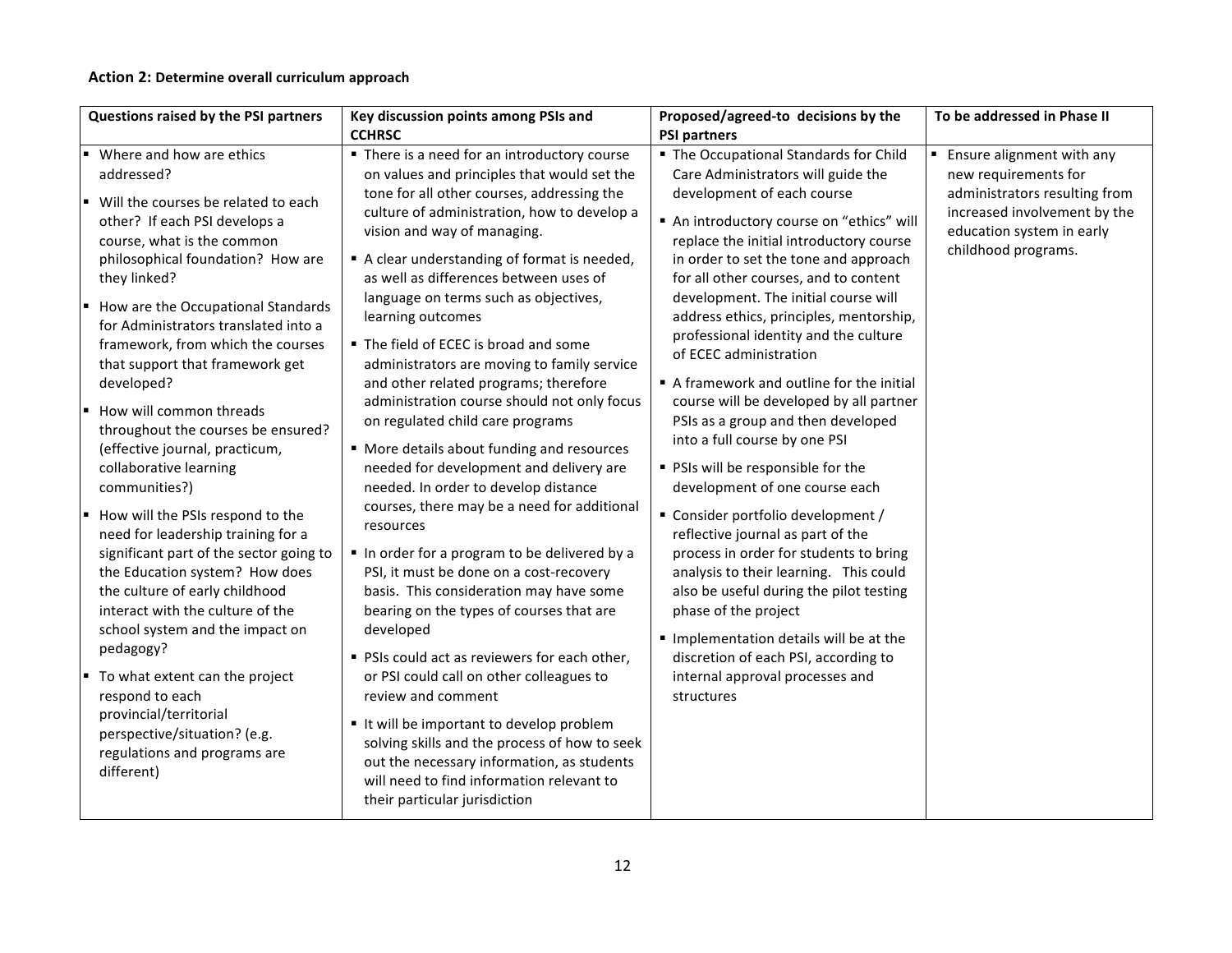## Action 3: Determine course content and delivery methods

| Questions raised by the PSI                                                                                                              | Key discussion points among PSIs and                                                                                                                                                                                                           | Proposed/agreed-to decisions by the PSI partners                                                                                                                                                                                                             | To be addressed in Phase II                                                                         |
|------------------------------------------------------------------------------------------------------------------------------------------|------------------------------------------------------------------------------------------------------------------------------------------------------------------------------------------------------------------------------------------------|--------------------------------------------------------------------------------------------------------------------------------------------------------------------------------------------------------------------------------------------------------------|-----------------------------------------------------------------------------------------------------|
| partners                                                                                                                                 | <b>CCHRSC</b>                                                                                                                                                                                                                                  |                                                                                                                                                                                                                                                              |                                                                                                     |
| . What should be the core of the<br>training/courses, and what<br>should each institution<br>develop?                                    | ■ Partner PSIs indicated that they are<br>willing to share existing materials,<br>and suggested that other colleagues<br>may also be approached                                                                                                | Eight courses and a summary course will be<br>developed; each will be 45 hours in length<br>" Each course will be developed in the language of                                                                                                               | Reach agreement on the<br>level of detail to be included<br>in each course, and whether<br>or not   |
| " Will the courses be on-line or<br>delivered face-to-face?                                                                              | Some prefer a hybrid model of both<br>on-line and face-to-face delivery                                                                                                                                                                        | instruction of the PSI developing it<br>• There will be an initial introductory course on<br>ethics, as outlined in Action 2, seven subject-                                                                                                                 | a) any courses lend<br>themselves to a self-study<br>delivery model                                 |
| ■ How will Prior Learning<br>Assessment be taken into<br>account, e.g. to address the<br>issue of directors with 25 years<br>experience? | ■ Need to clarify the on-line/distance<br>nature vs classroom approach early<br>in the process $-$ in order to<br>determine areas of expertise<br>It is preferable to develop on-line                                                          | specific courses based on the Occupational<br>Standards for Administrators, and a summary<br>course of all eight courses<br>" The courses will be developed for on-line delivery,<br>using an instructor-led model. PSIs using a self-                       | b) it would be viable to<br>combine instructor-led and<br>self-study courses in the<br>same program |
| ■ To what extent, in a pan-<br>Canadian initiative, can you<br>meet the needs of all PSIs?                                               | courses first, and then modify them<br>to classroom delivery; however the<br>model takes longer to develop and is<br>more costly                                                                                                               | study model will be free to adapt the material to<br>meet their needs, and to adapt the courses for face-<br>to-face or hybrid delivery models                                                                                                               |                                                                                                     |
| How can a program be<br>developed to respond to the<br>different instructional<br>parameters of both colleges                            | • On-line format opens up more<br>possibilities for PSIs<br>• On-line delivery lends itself to pan-                                                                                                                                            | " Course content will not be specific to any PT, but<br>will make reference to relevant links and resources.<br>PSI instructors will have the opportunity to add<br>specific content as appropriate                                                          |                                                                                                     |
| and universities?<br>" Where will students register?<br>Will each course be delivered<br>from the PSI that develops it?                  | Canadian delivery, and allows for<br>access to resources that are more<br>difficult to provide in a face-to-face<br>situation; however there are many<br>recommendations for a hybrid<br>model, given the benefits of in-<br>person discussion | • The PSIs have agreed to the following course<br>development:<br><b>UQAM: HR Leadership</b><br>La Cité Collégiale: Governance<br>Cégep á distance: Financial and Risk Management<br>George Brown: HR Management<br><b>Bow Valley: Facilities Management</b> |                                                                                                     |
|                                                                                                                                          | The program may be delivered in its<br>entirety from one college/university<br>- or several PSIs may agree to each<br>deliver a portion, with expertise used<br>as appropriate                                                                 | <b>Mount Royal: Client Services</b><br>Capilano: ECE Pedagogy and Curriculum<br>" Conestoga will create the initial course from the<br>framework developed by the group of PSIs, and will<br>develop a summary course of all the other courses               |                                                                                                     |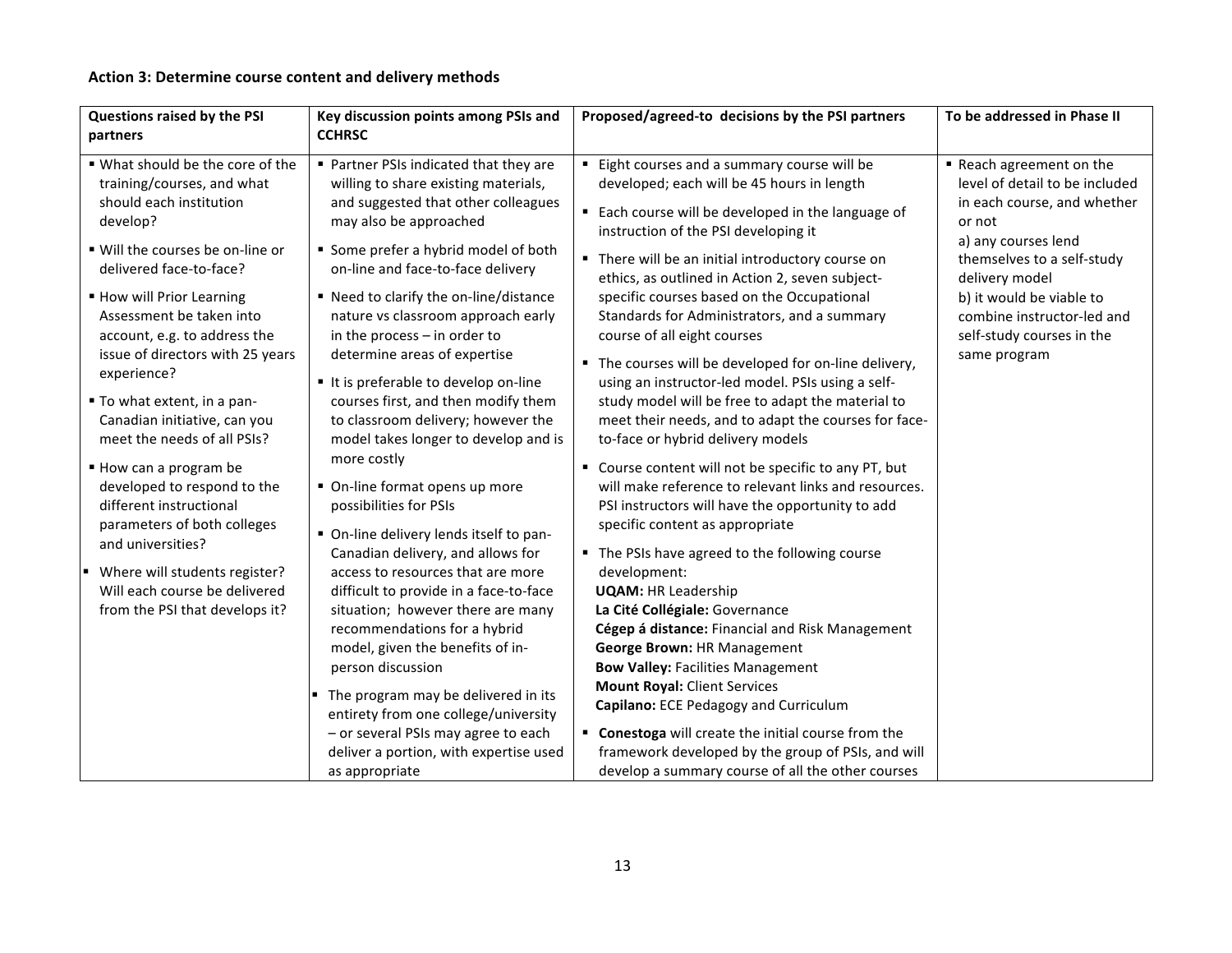## Action 4: Develop parameters for the pilot phase/evaluation

|    | Questions raised by the PSI partners                                                                                                                                                                                                                                                                                         | Key discussion points among PSIs and<br><b>CCHRSC</b>                                                                                                                                                                                                                                                                                                     | Proposed/agreed-to decisions by the                                                                                                                                                                                                | To be addressed in Phase II                                                                                                                                                                                                                   |
|----|------------------------------------------------------------------------------------------------------------------------------------------------------------------------------------------------------------------------------------------------------------------------------------------------------------------------------|-----------------------------------------------------------------------------------------------------------------------------------------------------------------------------------------------------------------------------------------------------------------------------------------------------------------------------------------------------------|------------------------------------------------------------------------------------------------------------------------------------------------------------------------------------------------------------------------------------|-----------------------------------------------------------------------------------------------------------------------------------------------------------------------------------------------------------------------------------------------|
| ш  | Will the entire curriculum be piloted<br>as a whole or will each single course<br>be piloted on its own?<br>Intellectual property stems from the<br>position that the CCHRSC wants to<br>make the curriculum framework<br>available to all who want to use it -<br>other PSIs should not have to<br>purchase the curriculum. | " The pilot sites will need to consider<br>costs of an instructor, projected<br>revenue from fees and time involved to<br>review/understand the approach. Sites<br>will need to confirm that faculty are<br>available<br>" The project budget only allows for the<br>development of materials for the pilot,<br>not for funding the delivery of the pilot | <b>PSI partners</b><br>" Courses will be piloted individually,<br>as it could take several years to pilot<br>the curriculum as a whole<br>" Courses may be piloted by both the<br>PSI that developed the course and<br>another PSI | Confirm the time frame for the pilot<br>phase<br>• Confirm that PSIs have the<br>resources to pilot the curriculum<br>• Develop an evaluation framework<br>and feedback approach to the pilot<br>testing<br>■ Examine the mechanisms required |
| u. | Suggestion that a curriculum<br>framework with course outlines<br>would be sufficient - others feel that<br>this would not meet their needs.                                                                                                                                                                                 | ■ Need to develop framework for the<br>pilot evaluation and evaluative tools<br>and techniques                                                                                                                                                                                                                                                            |                                                                                                                                                                                                                                    | to combine individually-piloted<br>courses into one program that can<br>be offered as a whole by interested<br>PSIs                                                                                                                           |
|    | $\blacksquare$ What rationale will be used to<br>determine if courses need to exceed<br>45 hours?                                                                                                                                                                                                                            |                                                                                                                                                                                                                                                                                                                                                           |                                                                                                                                                                                                                                    |                                                                                                                                                                                                                                               |
|    | ■ Who will participate in the pilot<br>phase?                                                                                                                                                                                                                                                                                |                                                                                                                                                                                                                                                                                                                                                           |                                                                                                                                                                                                                                    |                                                                                                                                                                                                                                               |
|    | • Who will fund the required<br>resources, e.g., staff time, classroom<br>space, resources?                                                                                                                                                                                                                                  |                                                                                                                                                                                                                                                                                                                                                           |                                                                                                                                                                                                                                    |                                                                                                                                                                                                                                               |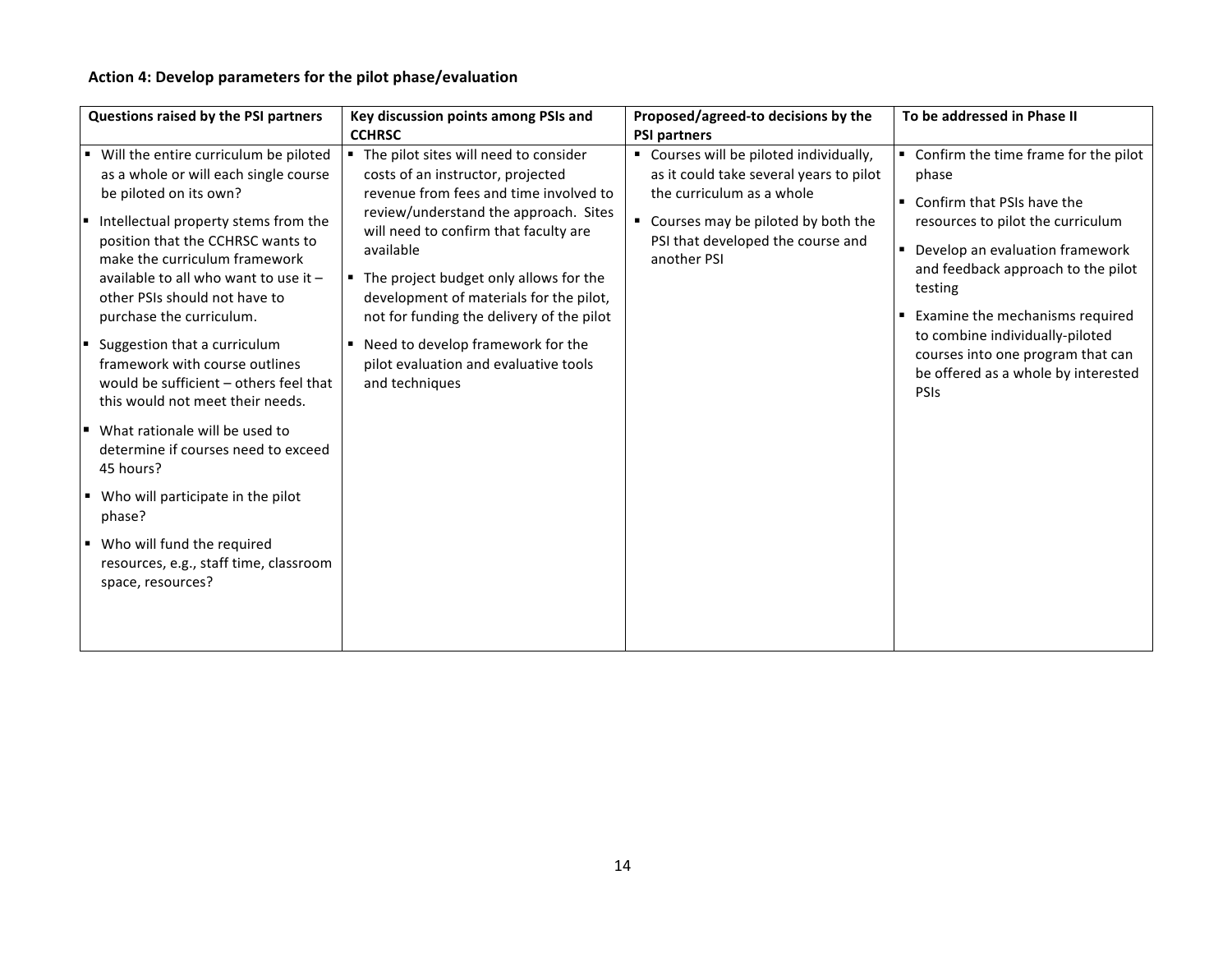## Action 5: Address requirements for credit/course approval, recognition and transfer

| Questions raised by the PSI partners                                                                                                                                                                                                                                                                                               | Key discussion points among PSIs and                                                                                                                                                                                                                                                                                                                                                                                                                                                                                                                                                                                                                                                                                                                                                                                                                                                                                                                                                 | Proposed/agreed-to decisions by the                                                                                                                                                                                                                                                                                                                                                                                                                                                | To be addressed in Phase II                                                                                                                                                                                                                                                                                                                                                                                                                                                                                                                                                                                                                                                                                 |  |
|------------------------------------------------------------------------------------------------------------------------------------------------------------------------------------------------------------------------------------------------------------------------------------------------------------------------------------|--------------------------------------------------------------------------------------------------------------------------------------------------------------------------------------------------------------------------------------------------------------------------------------------------------------------------------------------------------------------------------------------------------------------------------------------------------------------------------------------------------------------------------------------------------------------------------------------------------------------------------------------------------------------------------------------------------------------------------------------------------------------------------------------------------------------------------------------------------------------------------------------------------------------------------------------------------------------------------------|------------------------------------------------------------------------------------------------------------------------------------------------------------------------------------------------------------------------------------------------------------------------------------------------------------------------------------------------------------------------------------------------------------------------------------------------------------------------------------|-------------------------------------------------------------------------------------------------------------------------------------------------------------------------------------------------------------------------------------------------------------------------------------------------------------------------------------------------------------------------------------------------------------------------------------------------------------------------------------------------------------------------------------------------------------------------------------------------------------------------------------------------------------------------------------------------------------|--|
|                                                                                                                                                                                                                                                                                                                                    | <b>CCHRSC</b>                                                                                                                                                                                                                                                                                                                                                                                                                                                                                                                                                                                                                                                                                                                                                                                                                                                                                                                                                                        | <b>PSI partners</b>                                                                                                                                                                                                                                                                                                                                                                                                                                                                |                                                                                                                                                                                                                                                                                                                                                                                                                                                                                                                                                                                                                                                                                                             |  |
| " Does the PSI need to offer the<br>curriculum as a whole, or could they<br>use specific courses from the<br>curriculum?<br>" Could the PSI obtain the curriculum<br>and use it to augment the content of<br>their own post-diploma course?<br>" Who will own the program? How do<br>we ensure quality from one PSI to<br>another? | The process must respect PSI<br>autonomy, as well as the requirements<br>in each PSI in order for new<br>curriculum/courses to be approved<br>" Course development must take into<br>account that administrators in some<br>jurisdictions will have the additional<br>responsibility of overseeing the<br>program implementation of early<br>learning framework/early childhood<br>curriculum (Ontario, New Brunswick,<br>and in coming years, PEI) - where<br>implementation of the learning<br>framework/curriculum is mandatory.<br>Directors will also need to be aware of<br>related curriculum frameworks - e.g.,<br>curriculum for 4 and 5 year olds in<br>Ontario, Kindergarten curriculum in<br>schools in NB and integrated curriculum<br>for 5 year olds in PEI<br>• Other jurisdictions with early learning<br>curriculum/frameworks include<br>Quebec, Manitoba, BC, Saskatchewan.<br>At least two other provinces are now<br>considering developing such<br>frameworks | ■ Each faculty/development team will<br>be responsible to ensure the course<br>they develop conforms to the<br>approach used in their particular PSI<br>" Courses will be developed in a<br>manner that ensures credit is<br>granted for each course<br>" The curricula will serve as a guide to<br>be adapted and adjusted by PSIs to<br>reflect the specific educational, legal<br>and licensing requirements for child<br>care administrators in each province<br>and territory | Document the processes and<br>٠.<br>requirements in each jurisdiction<br>that must be met in order to gain<br>approval for the post-diploma<br>program<br>Examine requirements in each<br>jurisdiction for credit recognition<br>and transfer, and for articulation<br>agreements<br>Confirm copyright and intellectual<br>property rights and requirements<br>for course adaptation by PSIs<br>Examine ways to ensure that<br>French and English resource<br>materials and links used in courses<br>are comparable, to maximize<br>transferability<br>Explore the possibility of funding<br>$\blacksquare$<br>for a Phase III of the project to fully<br>develop all courses in both official<br>languages |  |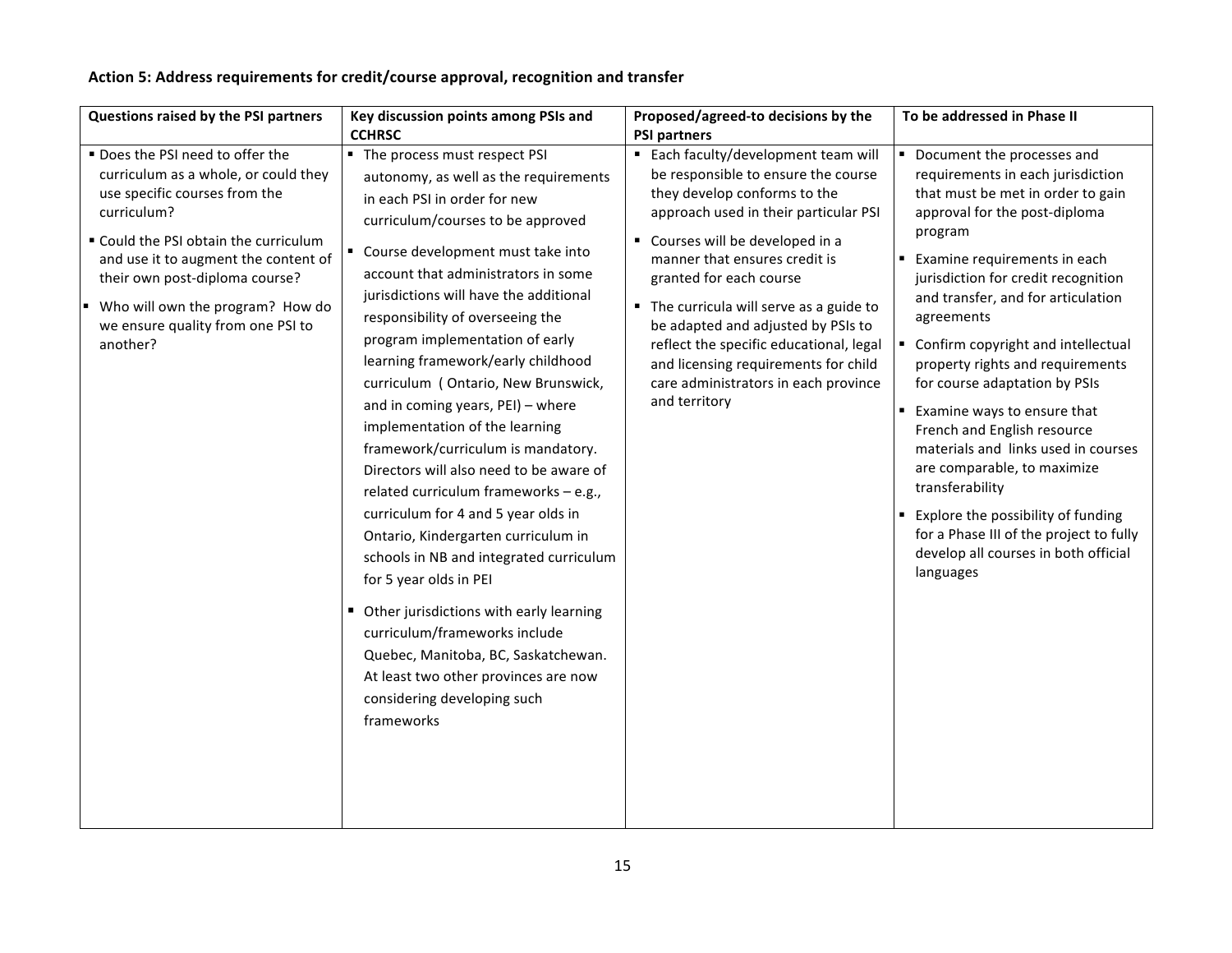# Appendix 1: Feasibility of Developing Post-Diploma Curriculum for Child Care Administrators Project Team

#### **Steering Committee**

Gyda Chud: Vancouver Community College Karla Baxter-Vincent: New Brunswick Community College Janet Jamieson: Red River College Joanne Morris: College of the North Atlantic

#### **CCHRSC** project staff

Diana Carter: Executive Director

Ashley Stewart: Project Coordinator

#### **Consultants**

Jane Beach

Kathleen Flanagan

Joan Kunderman

Suzane Cormier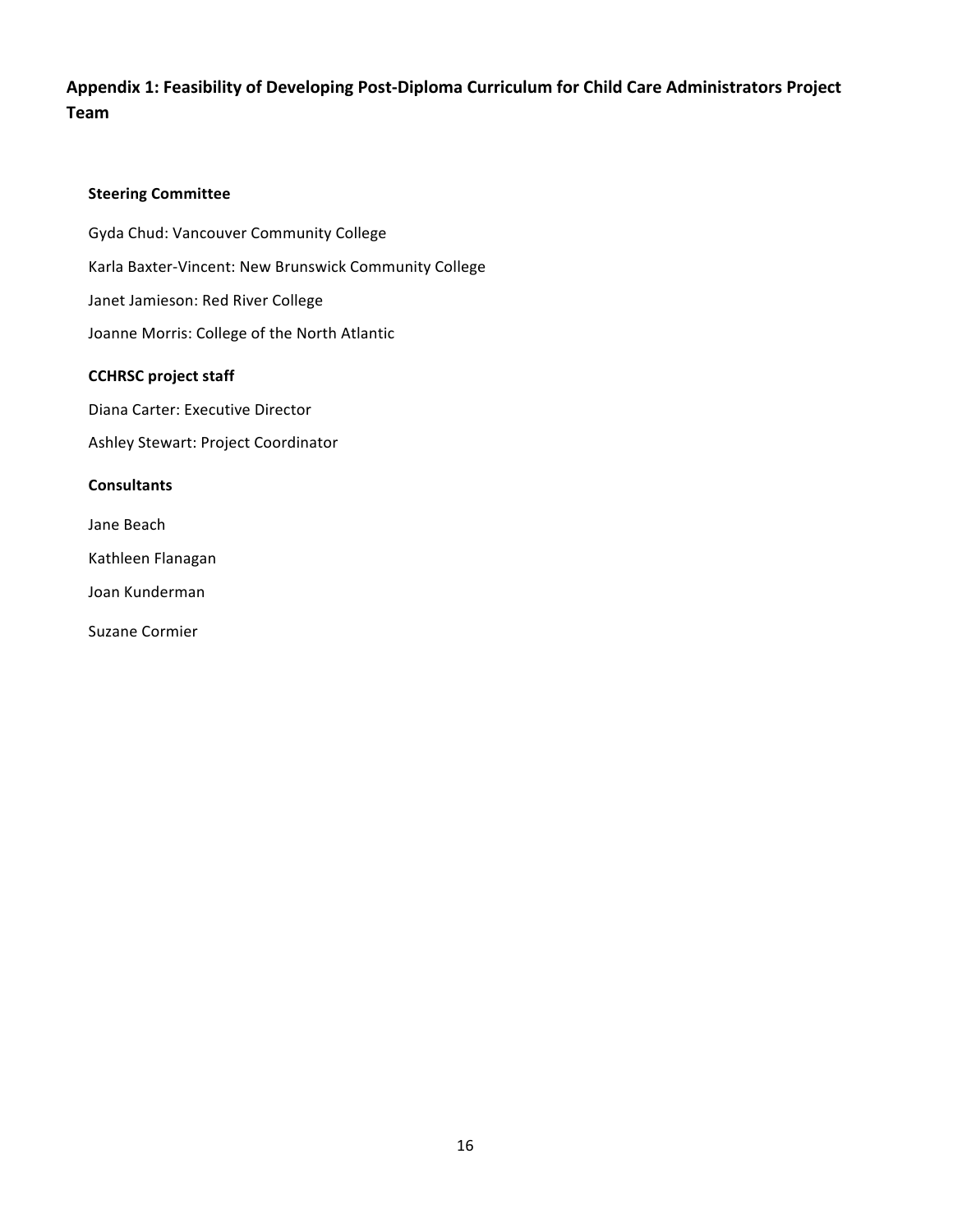## **Appendix 2: Environmental Scan**

| Web Search: Post-secondary Institutions with a post-diploma/post-basic ECE administrator certificate program |
|--------------------------------------------------------------------------------------------------------------|
|--------------------------------------------------------------------------------------------------------------|

| <b>Institution</b> | Program        | <b>Credential</b> | <b>Program notes</b>        | <b>Courses</b> | <b>Entrance requirements</b> | <b>Web Site</b>        |
|--------------------|----------------|-------------------|-----------------------------|----------------|------------------------------|------------------------|
|                    |                | Awarded           |                             |                |                              |                        |
| Cégep              | Attestation    | Attestation       | Formation de 525 heures de  |                | Pour être admissible à un    | http://www.servicesdeg |
| Marie-             | d'Études       | d'études          | niveau collégial, à temps   |                | programme conduisant à       | arde.collegemv.qc.ca/  |
| <b>Victorin</b>    | collégiales en | collégiales       | partiel ou à temps plein de |                | une attestation d'études     |                        |
|                    | gestion de     | (AEC).            | soir                        |                | collégiales, une personne    |                        |
| Montréal,          | services de    |                   |                             |                | doit posséder une            |                        |
| Québec             | garde          |                   |                             |                | formation jugée suffisante   |                        |
|                    |                |                   |                             |                | (un diplôme de 5e            |                        |
|                    |                |                   |                             |                | secondaire ou une            |                        |
|                    |                |                   |                             |                | expérience de travail        |                        |
|                    |                |                   |                             |                | pertinente accompagnée       |                        |
|                    |                |                   |                             |                | d'une formation scolaire     |                        |
|                    |                |                   |                             |                | jugée suffisante) et doit    |                        |
|                    |                |                   |                             |                | satisfaire à l'une des       |                        |
|                    |                |                   |                             |                | conditions suivantes:        |                        |
|                    |                |                   |                             |                | avoir interrompu ses         |                        |
|                    |                |                   |                             |                | études pendant au moins      |                        |
|                    |                |                   |                             |                | deux sessions                |                        |
|                    |                |                   |                             |                | consécutives ou une          |                        |
|                    |                |                   |                             |                | année scolaire OU être       |                        |
|                    |                |                   |                             |                | visé par une entente         |                        |
|                    |                |                   |                             |                | conclude entre le Cégep et   |                        |
|                    |                |                   |                             |                | un employeur ou par un       |                        |
|                    |                |                   |                             |                | programme                    |                        |
|                    |                |                   |                             |                | gouvernemental OU avoir      |                        |
|                    |                |                   |                             |                | complété au moins une        |                        |
|                    |                |                   |                             |                | année d'études               |                        |
|                    |                |                   |                             |                | postsecondaires              |                        |
|                    |                |                   |                             |                | échelonnées sur une          |                        |
|                    |                |                   |                             |                | période de un an ou plus.    |                        |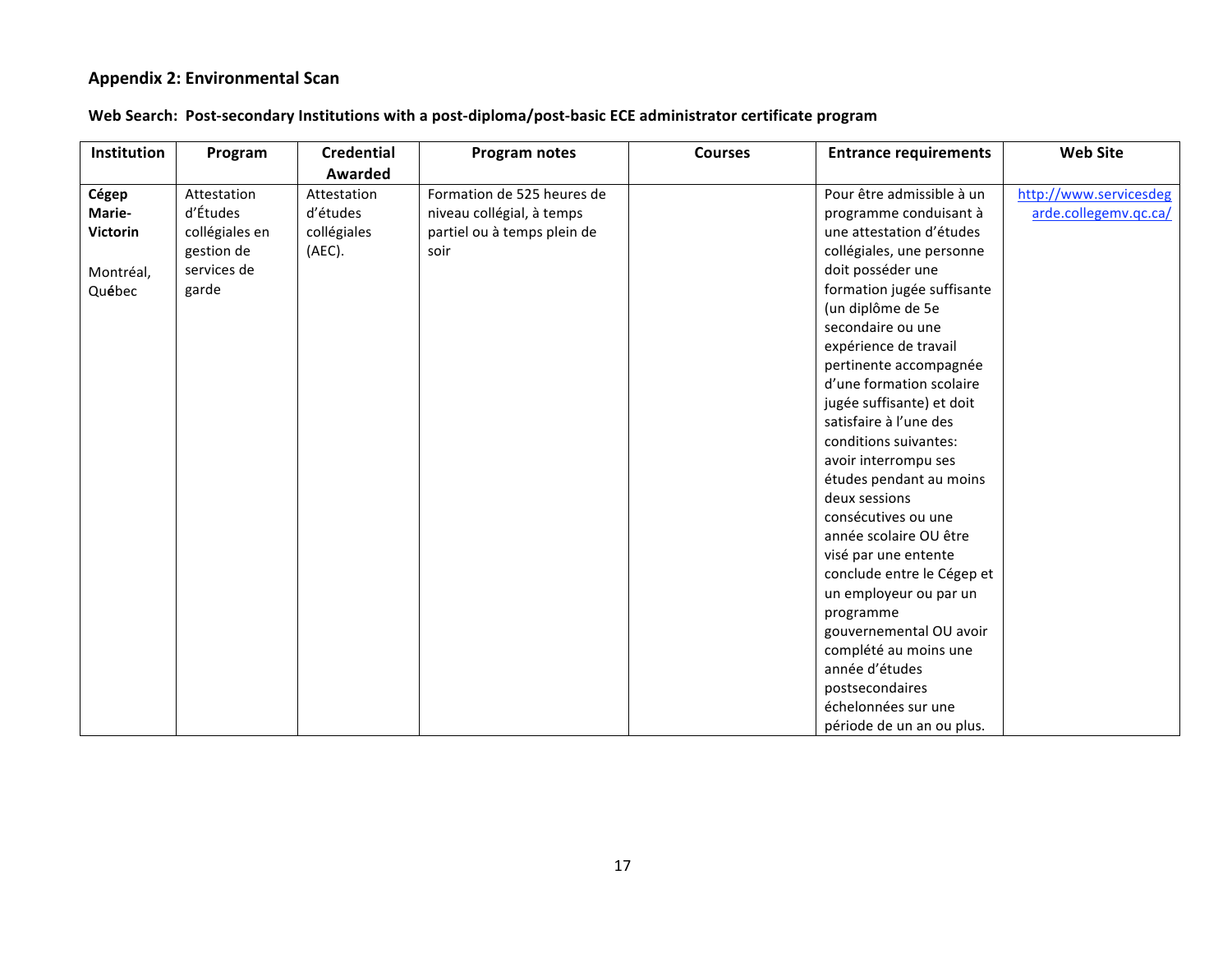| Institution                                                                   | Program                                                                                     | <b>Credential</b><br>Awarded | <b>Program notes</b>                                                                                                                                                                                                                                                                                                                                                                                                                                                                                                                                                                                                                                                                                   | <b>Courses</b>                                                                                                                                                                                                              | <b>Entrance requirements</b>                                                                                                                                                                                                                                                                                                                                      | <b>Web Site</b>                                                                    |
|-------------------------------------------------------------------------------|---------------------------------------------------------------------------------------------|------------------------------|--------------------------------------------------------------------------------------------------------------------------------------------------------------------------------------------------------------------------------------------------------------------------------------------------------------------------------------------------------------------------------------------------------------------------------------------------------------------------------------------------------------------------------------------------------------------------------------------------------------------------------------------------------------------------------------------------------|-----------------------------------------------------------------------------------------------------------------------------------------------------------------------------------------------------------------------------|-------------------------------------------------------------------------------------------------------------------------------------------------------------------------------------------------------------------------------------------------------------------------------------------------------------------------------------------------------------------|------------------------------------------------------------------------------------|
| <b>Université</b><br>du Québec<br>a Montréal<br>(UQAM)<br>Montréal,<br>Québec | Programme<br>cours de<br>premier cycle<br>en gestion des<br>services de<br>garde            | Certificate                  | Attestation d'études de 15<br>crédits en gestion des services<br>de gard Les cours comportent<br>3 crédits chacun: 5 cours à<br>suivre.                                                                                                                                                                                                                                                                                                                                                                                                                                                                                                                                                                | -Éléments de gestion des<br>enterprises<br>- comportement<br>organisationnel<br>-Introduction à la gestion<br>des resources humaines<br>-Organisations: conflits et<br>violence<br>-Introduction aux sciences<br>comptables | Les étudiants peuvent etre<br>admis sur une base DEC<br>complété ou base études<br>universitaires (avoir réussi<br>au moins 5 cours donc<br>avoir cumulé 15 crédits)<br>ou une base expérience<br>soit avoir plus de 21 ans et<br>avoir occupé pendant au<br>moins deux ans un poste<br>d'éducatrice ou<br>d'assistante à la gestion<br>dans un service de garde. | http://www.programme<br>s.uqam.ca/0408#COURS<br><b>UIVRE</b>                       |
| Collége<br><b>Boréal</b><br>Sudbury,<br>Ontario                               | Administration<br>des services de<br>garde à<br>l'enfance<br>Programme<br>offert à distance |                              | Titre de compétences:<br>Certificat post diplôme de<br>l'Ontario<br>Ce programme post diplôme<br>permet d'acquérir les<br>connaissances et les<br>compétences nécessaries<br>pour s'acquitter de façon<br>professionnelle des diverses<br>functions et responsibilities<br>qui découlent de<br>l'administration d'un service<br>de garde d'enfants. La<br>formation porte, entre autres,<br>sur la gestion, la supervision,<br>le leadership, l'évaluation des<br>programmes, la<br>communication et les<br>relations publiques. Les cours<br>sont donnés à distance avec<br>soutien pédagogique par<br>audioconférence, télécopie ou<br>courier électronique. Ainsi,<br>les cours peuvent être suivis |                                                                                                                                                                                                                             | Conditions d'admission:<br>-Posséder un diplôme<br>d'études postsecondaires<br>comportant 2 ou 3 années<br>d'études<br>-Si vous avez l'intention de<br>suivre tous les cours du<br>programme en vue<br>d'obtenir un certificate ou<br>un diplôme, vous devez<br>faire une demande<br>d'admission interne                                                          | http://borealc.on.ca/Pro<br>grammes-et-<br>cours/Education-<br>permanente/Accueil/ |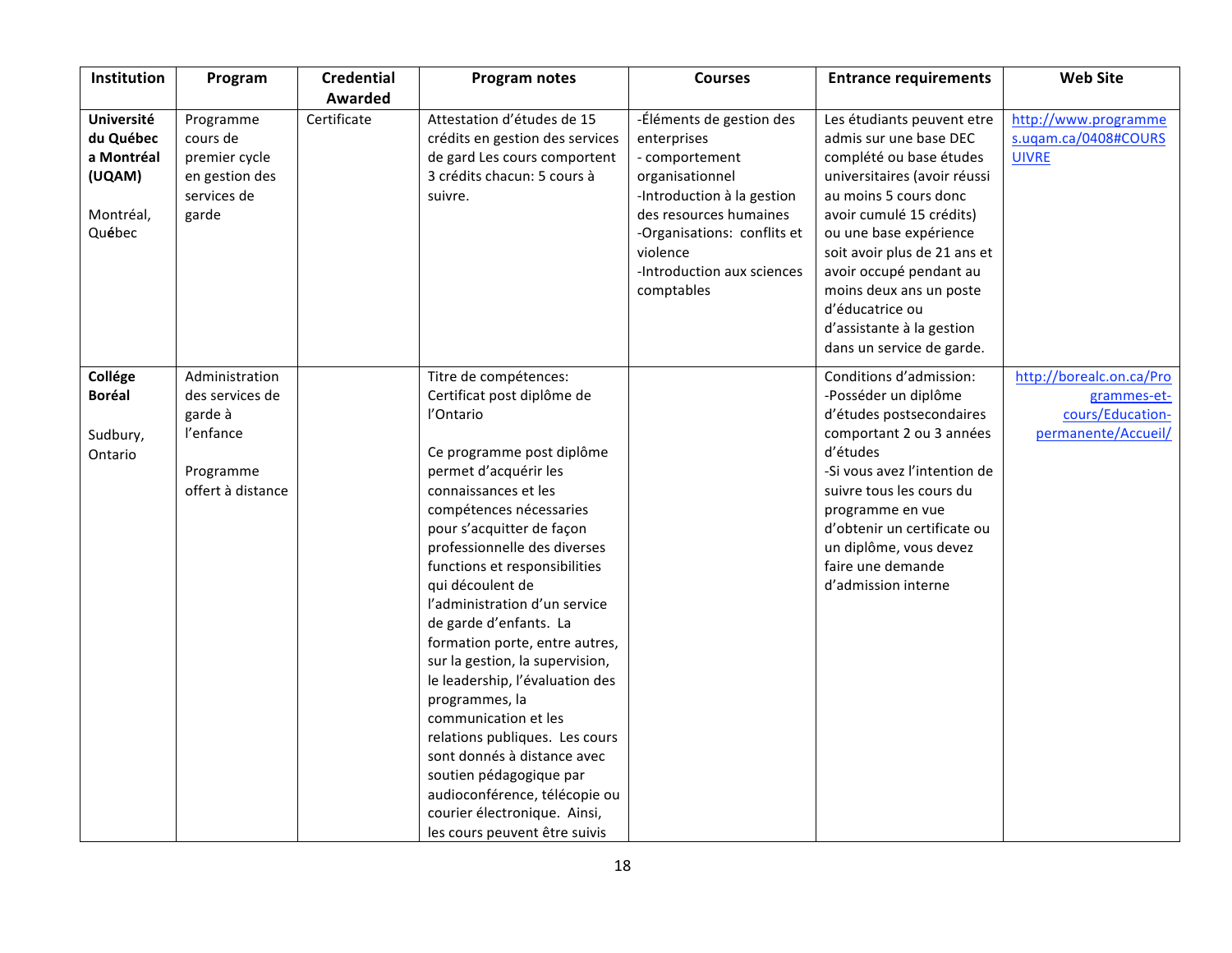| Institution                                              | Program                                                                                                                                  | <b>Credential</b><br>Awarded | Program notes                                                                                                                                                                                                                                                                                                               | <b>Courses</b>                                                                                                                                                                                                                                                                                                                                                                                                                | <b>Entrance requirements</b>                     | <b>Web Site</b>                               |
|----------------------------------------------------------|------------------------------------------------------------------------------------------------------------------------------------------|------------------------------|-----------------------------------------------------------------------------------------------------------------------------------------------------------------------------------------------------------------------------------------------------------------------------------------------------------------------------|-------------------------------------------------------------------------------------------------------------------------------------------------------------------------------------------------------------------------------------------------------------------------------------------------------------------------------------------------------------------------------------------------------------------------------|--------------------------------------------------|-----------------------------------------------|
|                                                          |                                                                                                                                          |                              | depuis le domicile, selon la<br>disponibilité des étudiants et<br>étudiantes.                                                                                                                                                                                                                                               |                                                                                                                                                                                                                                                                                                                                                                                                                               |                                                  |                                               |
| George<br><b>Brown</b><br>College<br>Toronto,<br>Ontario | Early Childhood<br>Management<br>Certificate (Post<br>Diploma)<br>Note: New<br>name of<br>Program-<br>formerly Day<br>Care<br>Management | Post Diploma<br>Certificate  | This post-diploma program<br>will appeal to supervisors in<br>child care and other early<br>childhood/family settings, or<br>ECE staff who wish to further<br>their careers. Six courses<br>must be completed to obtain<br>the certificate. Two courses<br>are offered each semester.<br>They can be taken in any<br>order. | -Communication<br><b>Strategies for Managers</b><br>-Supervision and Staff<br>Development<br>-Financial Management<br>-Advocacy and Policy<br>Issues<br>-Curriculum design and<br>Pedagogical Leadership<br>-Working with Board of<br><b>Directors</b>                                                                                                                                                                        | ECE Diploma plus one year<br>of work experience. | http://www.georgebrow<br>n.ca/earlychildhood/ |
| Mothercraft<br>Toronto,<br>Ontario                       | Child Care<br>Administration                                                                                                             | Post Diploma<br>Certificate  | This program is ideal for<br>individuals who plan to<br>pursue a supervisory or<br>managerial position within a<br>child care setting. Topics<br>covered include staffing,<br>understanding and<br>implementing legislation, the<br>practical aspects of running a<br>business and more.                                    | Module I: (30 hours)<br>Course 1- management<br>and Leadership Skills<br>Course 2-Management of<br>Program Curriculum<br>Course 3-Advocacy and<br>Professionalism<br>Module II: (30 hours)<br><b>Course 4-Business Practice</b><br>Part I<br><b>Course 5- Business</b><br><b>Practice Part II</b><br>Course 6 Policies and<br>Procedures for Child Care<br>Administrators<br>Module III: (60 hours)<br><b>Field Practicum</b> | <b>ECE Diploma</b>                               | http://www.mothercraft<br>$ca/$               |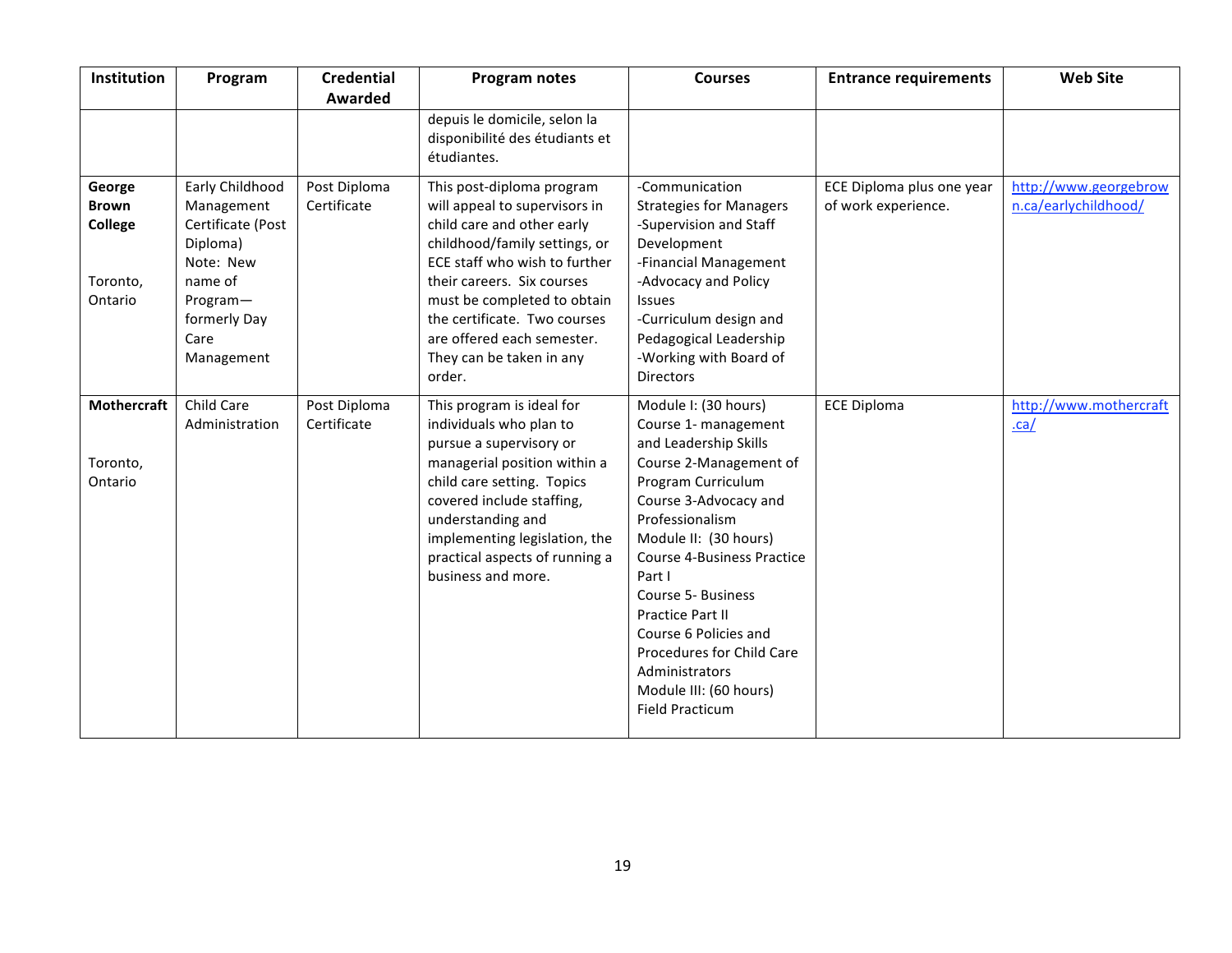| Institution                                                                                                                | Program                                                                                      | <b>Credential</b><br>Awarded | Program notes                                                                                                                                                                                                                                                                     | <b>Courses</b>                                                                                                                                                                                                                                                                                                                                                                                                                                     | <b>Entrance requirements</b>                                                                                                                                                                                                                                                        | <b>Web Site</b>                                        |
|----------------------------------------------------------------------------------------------------------------------------|----------------------------------------------------------------------------------------------|------------------------------|-----------------------------------------------------------------------------------------------------------------------------------------------------------------------------------------------------------------------------------------------------------------------------------|----------------------------------------------------------------------------------------------------------------------------------------------------------------------------------------------------------------------------------------------------------------------------------------------------------------------------------------------------------------------------------------------------------------------------------------------------|-------------------------------------------------------------------------------------------------------------------------------------------------------------------------------------------------------------------------------------------------------------------------------------|--------------------------------------------------------|
| <b>Niagara</b><br><b>College</b><br>Welland,<br>Ontario                                                                    | Early Childhood<br>Education-<br>Administration<br><b>Online Learning</b><br>and/or in class | Post Diploma<br>Certificate  | This post-diploma program is<br>designed specifically for those<br>who hold an Early Childhood<br>Diploma and who have set<br>their sights on an<br>administration position in a<br>childcare program.                                                                            | -Curriculum Design-<br>Infancy and School Age<br>-Advocacy and<br>Professionalism in ECE<br>-Staff Supervision in Early<br>Childhood<br>-Professional<br>Communication<br>-ECE Administration-Skills<br>application<br>-Small Business Practices<br>in ECE<br>-Computer Applications<br>-Computer Applications<br>for Business Leadership<br>-Leadership and<br>Communication                                                                      | Applicants must hold a<br>diploma in Early childhood<br>Education and be able to<br>show proof when applying<br>for graduation.                                                                                                                                                     | http://www.niagaracolle<br>ge.ca/ce/certece admin<br>L |
| Sheridan<br>Institute of<br><b>Technology</b><br>and<br><b>Advanced</b><br>Learning<br>Oakville and<br>Brampton<br>Ontario | $ECE -$<br>Supervision and<br>Administration                                                 | Certificate                  | The Early Childhood<br>Education - supervision and<br><b>Administration Program is</b><br>designed for professional with<br>an Early childhood Education<br>Diploma or recognized<br>equivalent who are now, or<br>would like to be,<br>administrators of child-care<br>services. | -Communication<br><b>Strategies for ECEs</b><br>-Computers Applications<br>in ECE Administration<br>-Management and<br>Leadership Skills for ECEs<br>-Staff Supervision and<br>Development in ECE<br>settings<br>-Financial Planning,<br>Management and<br>Resources in ECE Settings<br>-Service Marketing in ECE<br>-Advocacy and<br>Professionalism in ECE<br>-ECE Administration Field<br><b>Placement OR Mentoring</b><br>Pairs for child Care | This program is intended<br>for child-care<br>professionals who have<br>achieved a diploma in<br>Early Childhood Education<br>(or recognized equivalent).<br>Applicants should have at<br>least one year of post-<br>diploma experience with<br>children in group-care<br>settings. | http://www.sheridaninst<br>itute.ca/Programs           |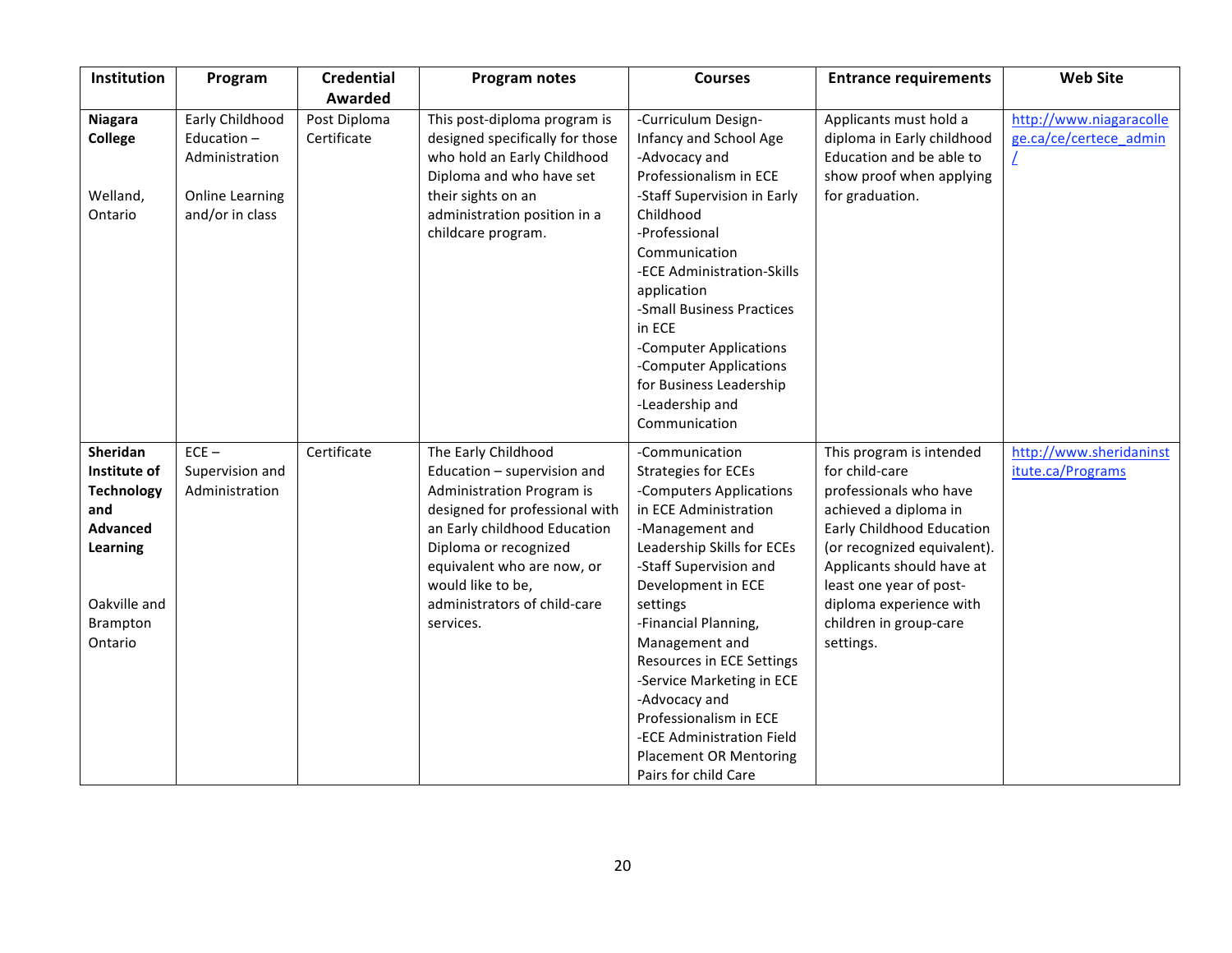| Institution        | Program         | <b>Credential</b> | Program notes                   | <b>Courses</b>            | <b>Entrance requirements</b> | <b>Web Site</b>         |
|--------------------|-----------------|-------------------|---------------------------------|---------------------------|------------------------------|-------------------------|
|                    |                 | Awarded           |                                 |                           |                              |                         |
| <b>Assiniboine</b> | Early childhood | Post-diploma      | Early Childhood Program         | -Early Childhood          | You must be classified by    | http://www.assinniboine |
| Community          | Education       | Certificate       | Management is designed to       | Administration (PLAR)     | Manitoba Child Care as an    | .net                    |
| College            | Program         |                   | help Early Childhood            | -Small Business Planning  | Early Childhood Educator     |                         |
|                    | Management      |                   | Educators advance to            | -Managing the HR          | II. You must have one        |                         |
|                    |                 |                   | leadership positions within     | Function (PLAR)           | year of experience           |                         |
| Brandon            | <b>Distance</b> |                   | the early childhood field. It   | -Organizational Behaviour | working in the early         |                         |
| Manitoba           | Delivery only   |                   | gives students the              | (PLAR)                    | childhood education field.   |                         |
|                    |                 |                   | opportunity to develop          | -Practicum - ECMGT        | A letter verifying           |                         |
|                    | PLAR is         |                   | mastery in the skills that      | -Integration Seminar      | employment is required       |                         |
|                    | available       |                   | cover the director's role and   | (PLAR)                    | with the application.        |                         |
|                    |                 |                   | responsibilities as the leader, |                           |                              |                         |
|                    |                 |                   | manager and administrator of    |                           | English is the language of   |                         |
|                    |                 |                   | an early childhood setting.     |                           | instruction at Assiniboine   |                         |
|                    |                 |                   |                                 |                           | Community College. All       |                         |
|                    |                 |                   |                                 |                           | applicants whose             |                         |
|                    |                 |                   |                                 |                           | education was completed      |                         |
|                    |                 |                   |                                 |                           | outside of Canada, or a      |                         |
|                    |                 |                   |                                 |                           | country on the test-         |                         |
|                    |                 |                   |                                 |                           | exempt list, are also        |                         |
|                    |                 |                   |                                 |                           | expected to meet the         |                         |
|                    |                 |                   |                                 |                           | English Language             |                         |
|                    |                 |                   |                                 |                           | proficiency requirement.     |                         |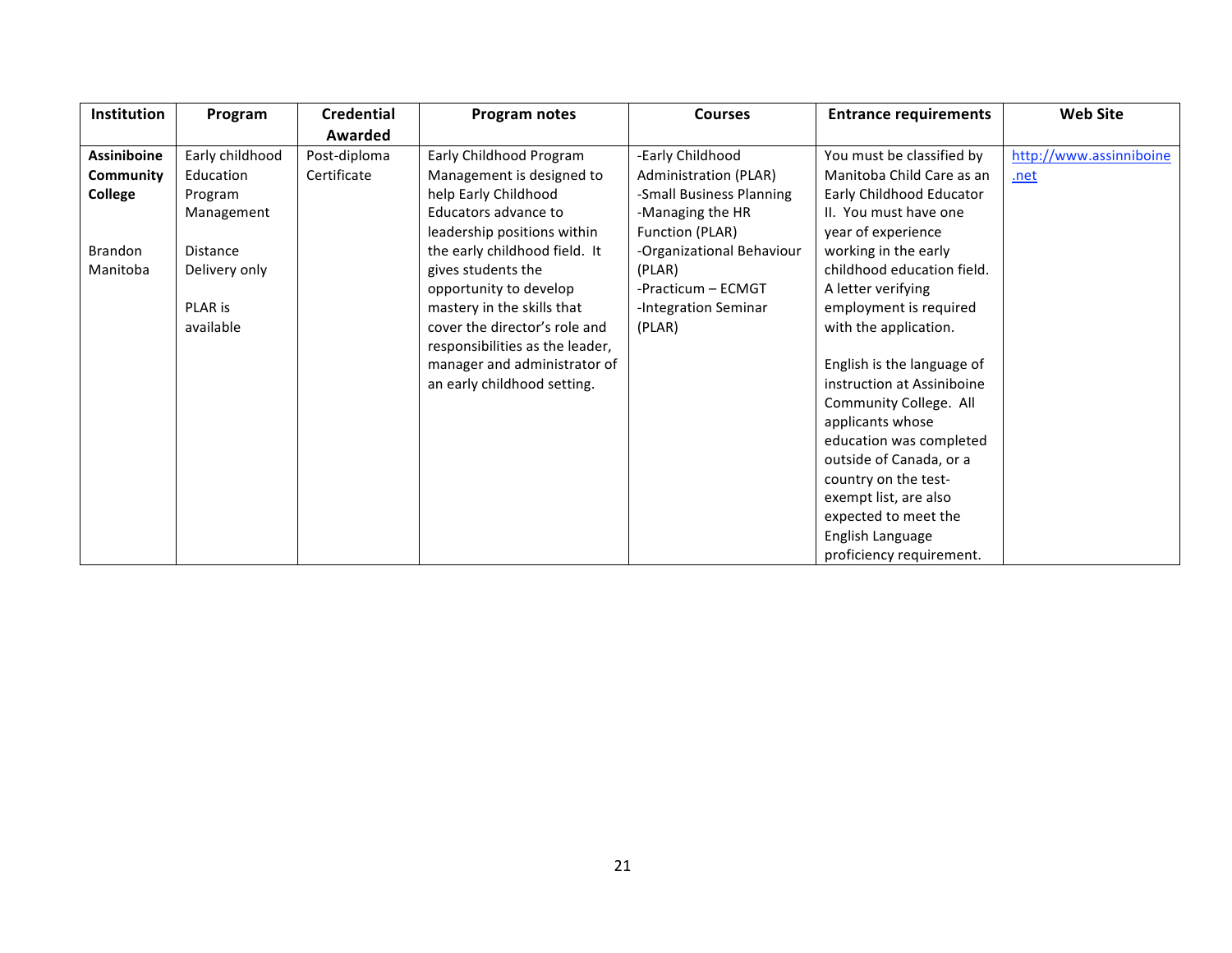| Institution       | Program           | <b>Credential</b> | Program notes                  | <b>Courses</b>           | <b>Entrance requirements</b> | <b>Web Site</b>       |
|-------------------|-------------------|-------------------|--------------------------------|--------------------------|------------------------------|-----------------------|
|                   |                   | Awarded           |                                |                          |                              |                       |
| <b>University</b> | Advanced          | Advanced          | The Advanced Diploma in        | Required courses:        | Applicants must meet one     | http://www.dce.UWinni |
| of Winnipeg       | Diploma in        | Diploma           | Leadership in Early Childhood  | -Learning Techniques     | of the following             | pegCourses.ca         |
|                   | Leadership in     |                   | Care and Education is a        | Seminar                  | requirements:                |                       |
|                   | ECE and           |                   | leadership development         | -Effective Oral          | -Have a classification as an |                       |
|                   | Education         |                   | program that is designed for   | Communication            | ECE II or III by Manitoba    |                       |
| Winnipeg,         | Program           |                   | professionals within the early | -Effective Written       | Child Care                   |                       |
| Manitoba          |                   |                   | childhood sector. It is a      | Communication            | <b>OR</b>                    |                       |
|                   | In-class delivery |                   | unique combination of          | -Essential Skills for    | -Hold a degree in a related  |                       |
|                   | PLAR is           |                   | courses from the Professional  | <b>Managers</b>          | field, e.g. Social Services, |                       |
|                   | available         |                   | Studies Program Area and the   | -The Child. Family and   | Education, Health,           |                       |
|                   |                   |                   | <b>Developmental Studies</b>   | <b>Social Policy</b>     | Recreation, etc.             |                       |
|                   |                   |                   | Degree Program. This           | -Topics in Leadership in |                              |                       |
|                   |                   |                   | diploma has been approved      | ECE                      |                              |                       |
|                   |                   |                   | by the Government's Child      | -Advanced Internship     |                              |                       |
|                   |                   |                   | <b>Care Education Program</b>  | -Three electives         |                              |                       |
|                   |                   |                   | <b>Approval Committee</b>      |                          |                              |                       |
|                   |                   |                   | (CCEPAC) as a route toward     |                          |                              |                       |
|                   |                   |                   | achievement of ECE III         |                          |                              |                       |
|                   |                   |                   | classification by Government   |                          |                              |                       |
|                   |                   |                   | (when combined with a          |                          |                              |                       |
|                   |                   |                   | current ECE II).               |                          |                              |                       |
|                   |                   |                   | Articulation                   |                          |                              |                       |
|                   |                   |                   | Graduates of the Advanced      |                          |                              |                       |
|                   |                   |                   | Diploma in Leadership in Early |                          |                              |                       |
|                   |                   |                   | Childhood Care and Education   |                          |                              |                       |
|                   |                   |                   | Program may be eligible for    |                          |                              |                       |
|                   |                   |                   | up to 24 hours of equivalent   |                          |                              |                       |
|                   |                   |                   | course credits towards an      |                          |                              |                       |
|                   |                   |                   | undergraduate degree at the    |                          |                              |                       |
|                   |                   |                   | University of Winnipeg.        |                          |                              |                       |
|                   |                   |                   | Program under review.          |                          |                              |                       |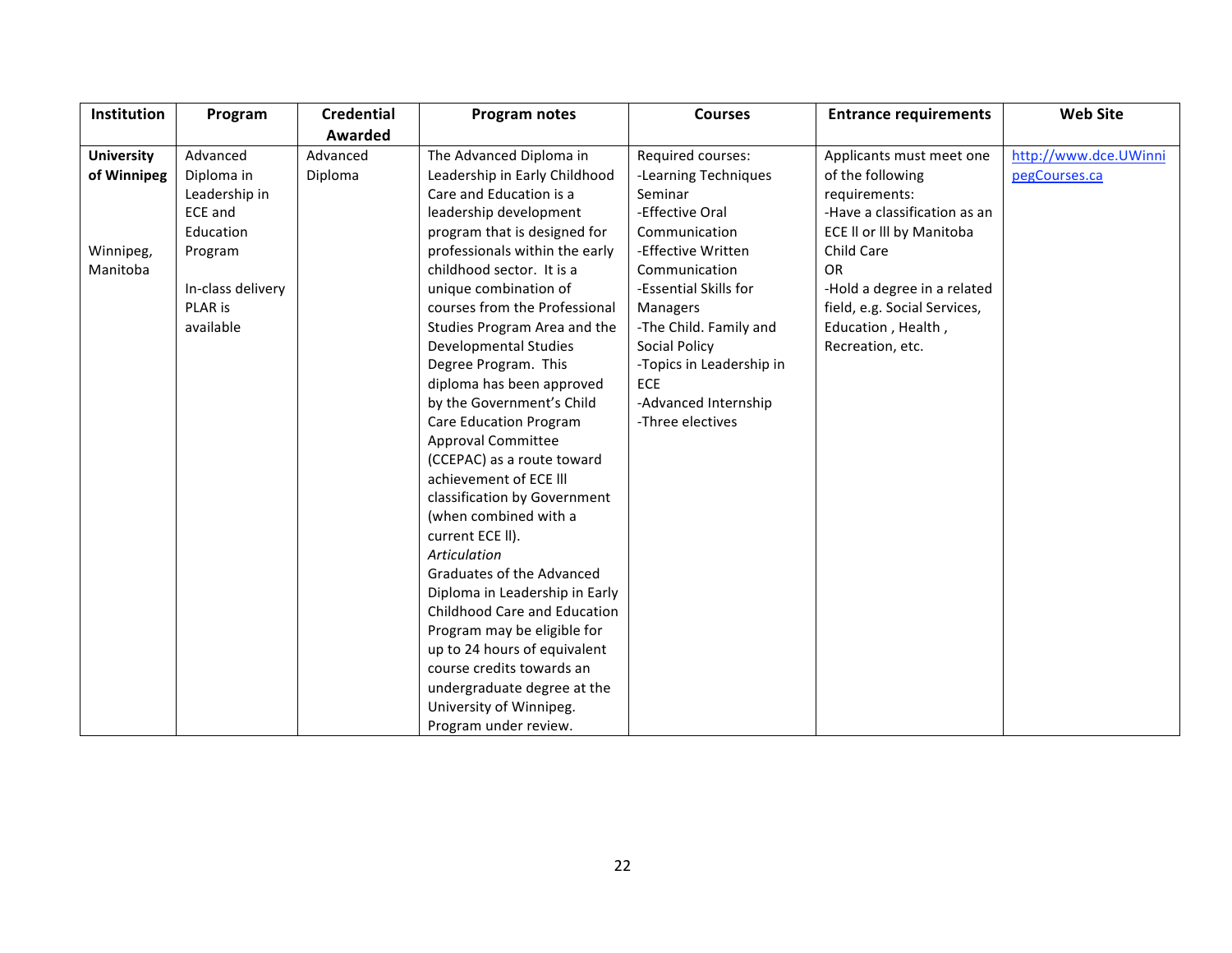## **Appendix 2: Environmental Scan**

## Web Search: Post-secondary Institutions with a post-diploma/post-basic ECE administrator course

| <b>Institution</b>                                                  | Program                                                                                                      | <b>Credential</b>                                                                             | Program notes                                                                                                                                                                                                                                                                                                        | <b>Courses</b> | <b>Entrance requirements</b>                                                                                                                       | <b>Web Site</b>                                          |
|---------------------------------------------------------------------|--------------------------------------------------------------------------------------------------------------|-----------------------------------------------------------------------------------------------|----------------------------------------------------------------------------------------------------------------------------------------------------------------------------------------------------------------------------------------------------------------------------------------------------------------------|----------------|----------------------------------------------------------------------------------------------------------------------------------------------------|----------------------------------------------------------|
|                                                                     |                                                                                                              | Awarded                                                                                       |                                                                                                                                                                                                                                                                                                                      |                |                                                                                                                                                    |                                                          |
| <b>Douglas</b><br><b>College</b><br>New<br>Westminster<br><b>BC</b> | One 60 hour<br>course<br>Administration<br>Skills for ECE<br>Centres                                         | <b>ECE Post Basic</b><br>Citation in<br><b>Special Needs</b><br>or<br>Infant/Toddler<br>Care. | This course is for students who<br>wish to increase their skills in<br>managing group childcare and<br>early education facilities.<br>Topics such as program<br>philosophy and policy design,<br>financial management, staff<br>development and relationships<br>with families and community<br>will be highlighted. | N/A            | Basis ECE level completed<br>for licensure.                                                                                                        | http://www.douglas.bc.ca<br>/programs                    |
| Vancouver<br>Community<br><b>College</b><br>Vancouver,<br><b>BC</b> | One course in<br>Infant/toddler<br>and Special<br><b>Needs</b><br>Certificate<br>Childcare<br>Administration | Post-basic<br>certificate                                                                     | This course explores the role of<br>early childhood educators in<br>effective management and<br>administration of child care<br>programs. It focuses on the<br>issues of leadership, policy<br>development and<br>implementation, human<br>resources, financial, legal and<br>governance issues (36 hours)           | N/A            | -A B.C. Licence in Basic ECE<br>prior to applying<br>-Canadian Citizenship or<br>Permanent resident<br>-English proficiency at a<br>Grade 12 level | Http://www.vcc.ca/cs/det<br>ails.cfm?area=CS ECCE≺<br>Qg |
| Vancouver<br><b>Career</b><br>College<br>Vancouver,<br><b>BC</b>    | One 44 hour<br>course in<br>Specialization<br>Administration<br>Skills for Child<br>Care                     | Post-basic<br>certificate                                                                     | This module prepares students<br>in the administrative duties of a<br>preschool or daycare. Topics<br>such as program philosophy<br>and policy design, financial<br>management, organizational<br>structure, staff development<br>and relationships with families<br>and community will be<br>highlighted.           | N/A            | <b>Basic ECE level</b>                                                                                                                             | http://www.vccollege.ca/                                 |